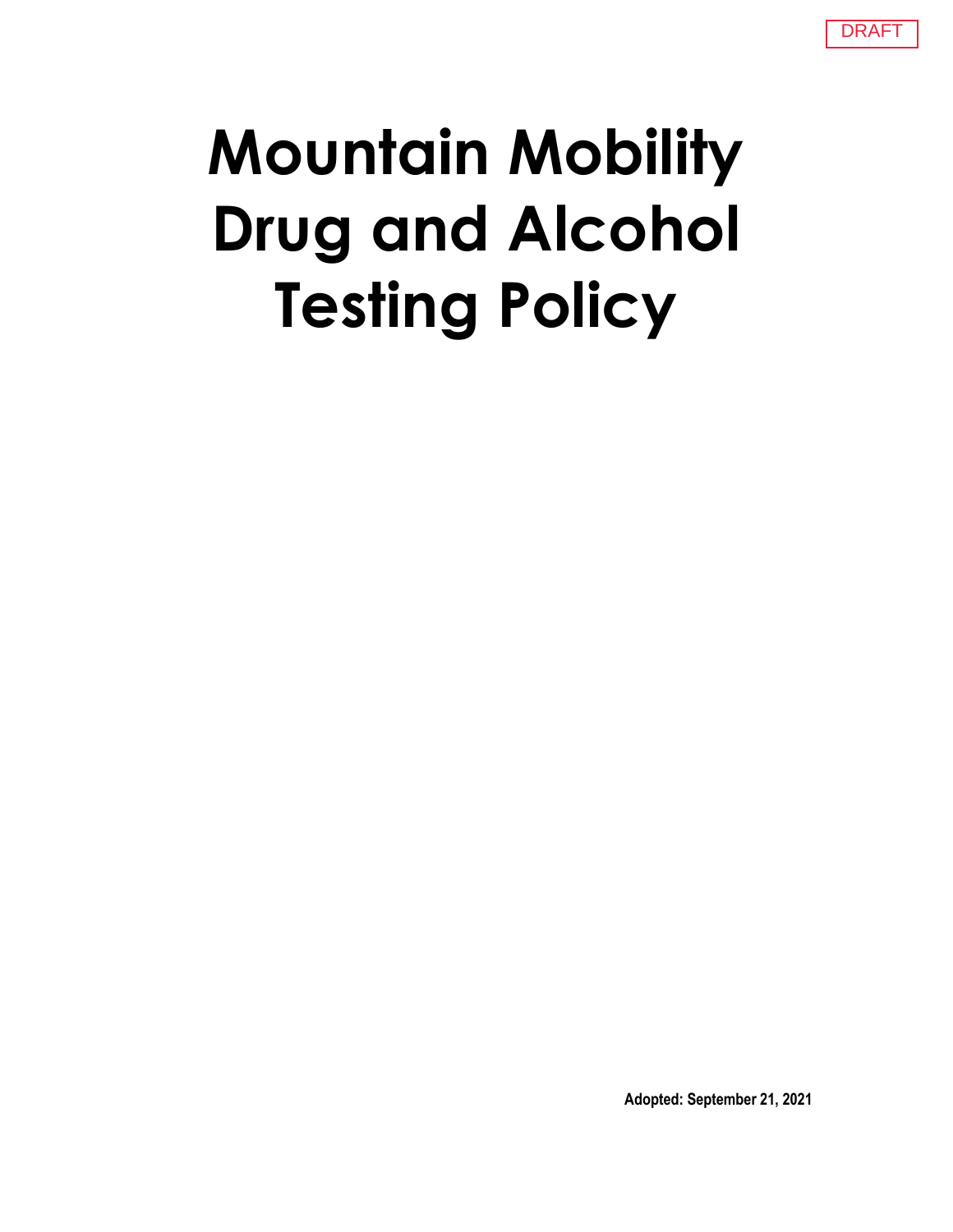#### DRUG AND ALCOHOL TESTING POLICY **MOUNTAIN MOBILITY**

#### Adopted as of September 21, 2021

## Contents

| $\mathsf{A}$ . |  |
|----------------|--|
| В.             |  |
| C.             |  |
| D.             |  |
| Е.             |  |
| F.             |  |
| G.             |  |
| Н.             |  |
| L.             |  |
| J.             |  |
| K.             |  |
| $\mathbf{L}$   |  |
| M.             |  |
| N.             |  |
| Ο.             |  |
| P.             |  |
| Q.             |  |
| R.             |  |
| S.             |  |
| Т.             |  |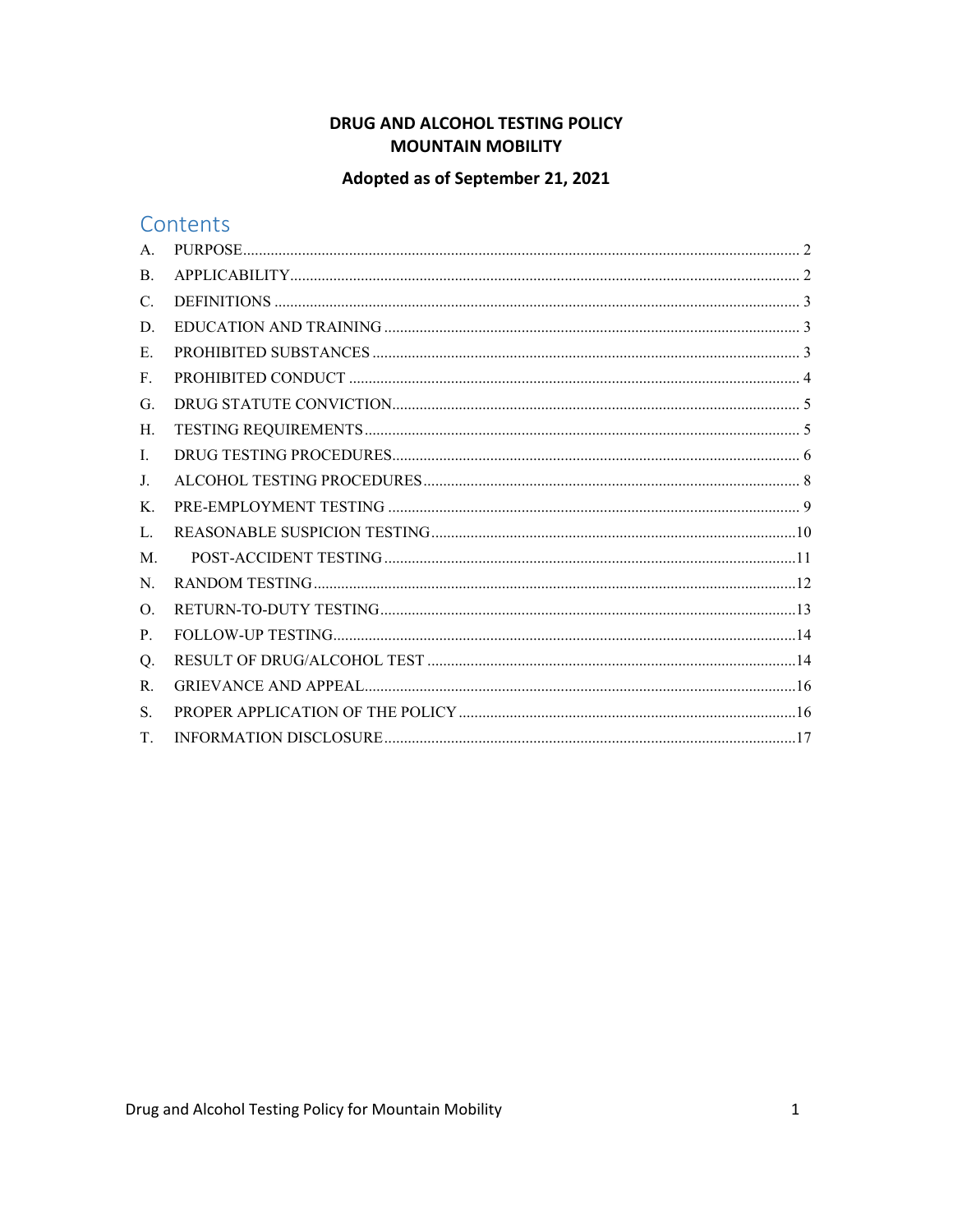## <span id="page-2-0"></span>**A. PURPOSE**

- 1) Buncombe County, through its Community Transportation System, Mountain Mobility, provides public transit and paratransit services for the residents of Buncombe County. Part of our mission is to ensure that this service is delivered safely, efficiently, and effectively by establishing a drug and *alcohol*-free work environment, and to ensure that the workplace remains free from the effects of drugs and *alcohol* in order to promote the health and safety of employees and the general public. In keeping with this mission, Buncombe County declares that the unlawful manufacture, distribution, dispense, possession, or use of controlled substances or misuse of *alcohol* is prohibited for all Mountain Mobility employees.
- 2) Additionally, the purpose of this policy is to establish guidelines to maintain a drug and *alcohol*-free workplace in compliance with the Drug-Free Workplace Act of 1988, and the Omnibus Transportation Employee Testing Act of 1991. This policy is intended to comply with all applicable Federal regulations governing workplace anti-drug and *alcohol* programs in the transit industry. Specifically, the Federal Transit Administration (FTA) of the U.S. Department of Transportation has published 49 CFR Part 655, as amended, that mandates urine drug testing and breath *alcohol* testing for safety-sensitive positions, and prohibits performance of *safety-sensitive functions* when there is a positive test result, or a refusal to test. The U. S. Department of Transportation (USDOT) has also published 49 CFR Part 40, as amended, that sets standards for the collection and testing of urine and breath specimens.
- 3) Any provisions set forth in this policy that are included under the sole authority of Mountain Mobility and are not provided under the authority of the above named Federal regulations are underlined. Tests conducted under the sole authority of Mountain Mobility will be performed on non-USDOT forms and will be separate from USDOT testing in all respects.

# <span id="page-2-1"></span>**B. APPLICABILITY**

This Drug and Alcohol Testing Policy applies to all safety-sensitive employees (full- or parttime) when *performing* safety sensitive duties. See Attachment A for a list of employees and the authority under which they are included.

A *safety-sensitive function* is operation of public transit service including the operation of a *revenue service vehicle* (whether or not the *vehicle* is in revenue service), maintenance of a *revenue service vehicle* or equipment used in revenue service, security personnel who carry firearms, dispatchers or persons controlling the movement of *revenue service vehicles* and any transit employee who operates a non-*revenue service vehicle* that requires a Commercial Driver's License to operate. Maintenance functions include the repair, overhaul, and rebuild of engines, *vehicles* and/or equipment used in revenue service. A list of safety-sensitive positions who perform one or more of the above mentioned duties is provided in Attachment A. Supervisors are only safety sensitive if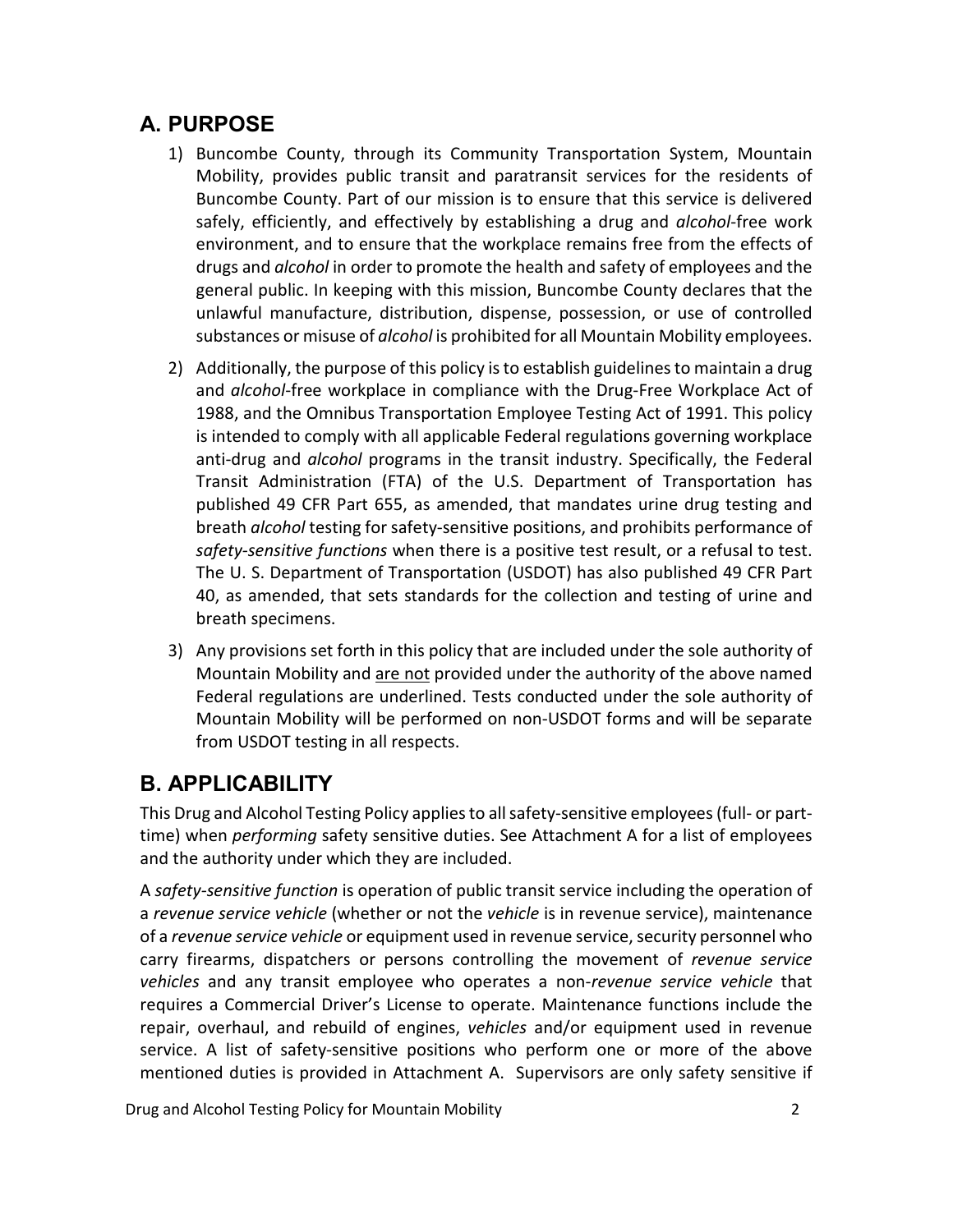they perform one of the above functions. Volunteers are considered safety sensitive and subject to testing if they are required to hold a CDL, or receive remuneration for service in excess of actual expense.

# <span id="page-3-0"></span>**C. DEFINITIONS**

Attachment C includes definitions specific to the Mountain Mobility Drug and Alcohol Policy. All defined terms words are italicized throughout the Mountain Mobility Drug and Alcohol Policy.

# <span id="page-3-1"></span>**D. EDUCATION AND TRAINING**

- 1) Every *covered employee* will receive a copy of this policy and will have ready access to the corresponding federal regulations including 49 CFR Parts 655 and 40, as amended. In addition, all *covered employee*s will undergo a minimum of 60 minutes of training on the signs and symptoms of drug use including the effects and consequences of drug use on personal health, safety, and the work environment. The training also includes manifestations and behavioral cues that may indicate *prohibited drug* use.
- 2) All supervisory personnel or company officials who are in a position to determine employee fitness for duty will receive 60 minutes of reasonable suspicion training on the physical, behavioral, and performance indicators of probable drug use and 60 minutes of additional reasonable suspicion training on the physical, behavioral, speech, and performance indicators of probable *alcohol* misuse.

# <span id="page-3-2"></span>**E. PROHIBITED SUBSTANCES**

- 1) Prohibited substances addressed by this policy include the following.
	- a. Illegally Used Controlled Substance or Drugs Under the Drug-Free Workplace Act of 1988 any drug or any substance identified in Schedule I through V of Section 202 of the Controlled Substance Act (21 U.S.C. 812), and as further defined by 21 CFR 1308.11 through 1308.15 is prohibited at all times in the workplace unless a legal prescription has been written for the substance. This includes, but is not limited to: marijuana, amphetamines, opioids, phencyclidine (PCP), and cocaine, as well as any drug not approved for medical use by the U.S. Drug Enforcement Administration or the U.S. Food and Drug Administration. Illegal use includes use of any illegal drug, misuse of legally prescribed drugs, and use of illegally obtained prescription drugs. It is important to note that the use of marijuana in any circumstances remains completely prohibited for any safety-sensitive employee subject to drug testing under USDOT regulations. The use of marijuana in any circumstance (including under state recreational and/or medical marijuana laws) by a safetysensitive employee is a violation of this policy and a violation of the USDOT regulation 49 CFR Part 40, as amended.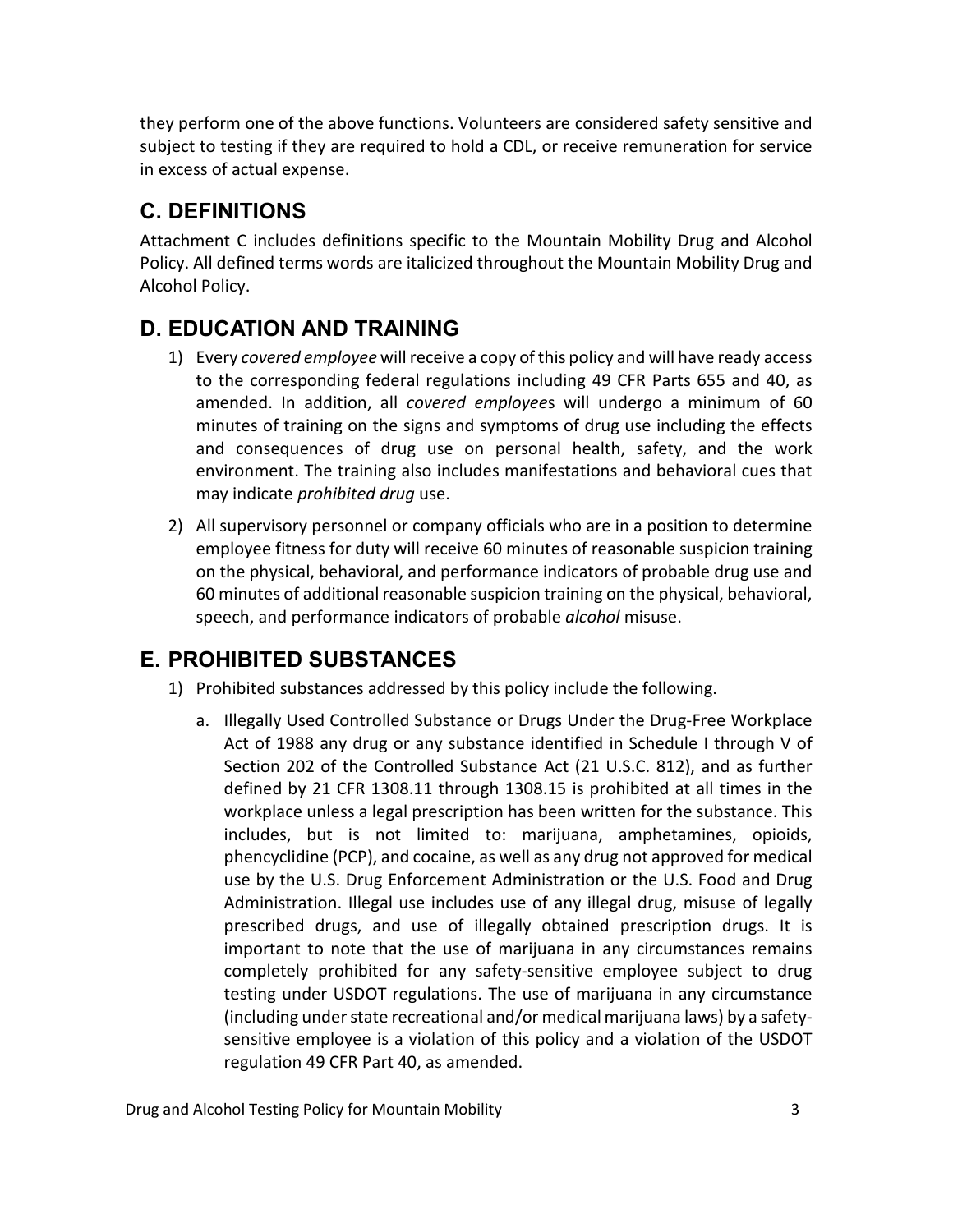Federal Transit Administration drug testing regulations (49 CFR Part 655) require that all employees covered under FTA authority be tested for marijuana, cocaine, amphetamines, opioids, and phencyclidine as described in this policy. Illegal use of these five drugs is prohibited at all times and thus, *covered employees* may be tested for these drugs anytime that they are on duty.

- b. Legal Drugs: The appropriate use of legally prescribed drugs and nonprescription medications is not prohibited. However, the use of any substance which carries a warning label that indicates that mental functioning, motor skills, or judgment may be adversely affected must be reported to a Mountain Mobility supervisor and the employee is required to provide a written release from his/her doctor or pharmacist indicating that the employee can perform his/her *safety-sensitive functions*.
- c. *Alcohol*: The use of beverages containing *alcohol* (including mouthwash, medication, food, candy) or any other substances containing *alcohol* in a manner which violates the conduct listed in this policy is prohibited.

#### <span id="page-4-0"></span>**F. PROHIBITED CONDUCT**

- 1) Illegal use of the drugs listed in this policy and as defined in 49 CFR Part 40, as amended is prohibited at all times. All *covered employees* are prohibited from reporting for duty or remaining on duty if they have used a *prohibited drug* as defined in 49 CFR Part 40, as amended.
- 2) Each *covered employee* is prohibited from consuming *alcohol* while *performing* safety-sensitive job functions or while on-call to perform safety-sensitive job functions. If an on-call employee has consumed *alcohol*, they must acknowledge the use of *alcohol* at the time that they are called to report for duty. The *covered employee* will subsequently be relieved of his/her on-call responsibilities and subject to discipline for not fulfilling his/her on-call responsibilities.
- 3) The Transit Department shall not permit any *covered employee* to perform or continue to perform *safety-sensitive functions* if it has actual knowledge that the employee is using *alcohol*
- 4) Each *covered employee* is prohibited from reporting to work or remaining on duty requiring the performance of *safety-sensitive functions* while having an *alcohol concentration* of 0.04 or greater regardless of when the *alcohol* was consumed.
	- a. An employee with a breath *alcohol concentration* which measures 0.02- 0.039 is not considered to have violated the USDOT-FTA drug and *alcohol* regulations, provided the employee hasn't consumed the *alcohol* within four (4) hours of *performing* a safety-sensitive duty. However, if a safetysensitive employee has a breath *alcohol concentration* of 0.02-0.039,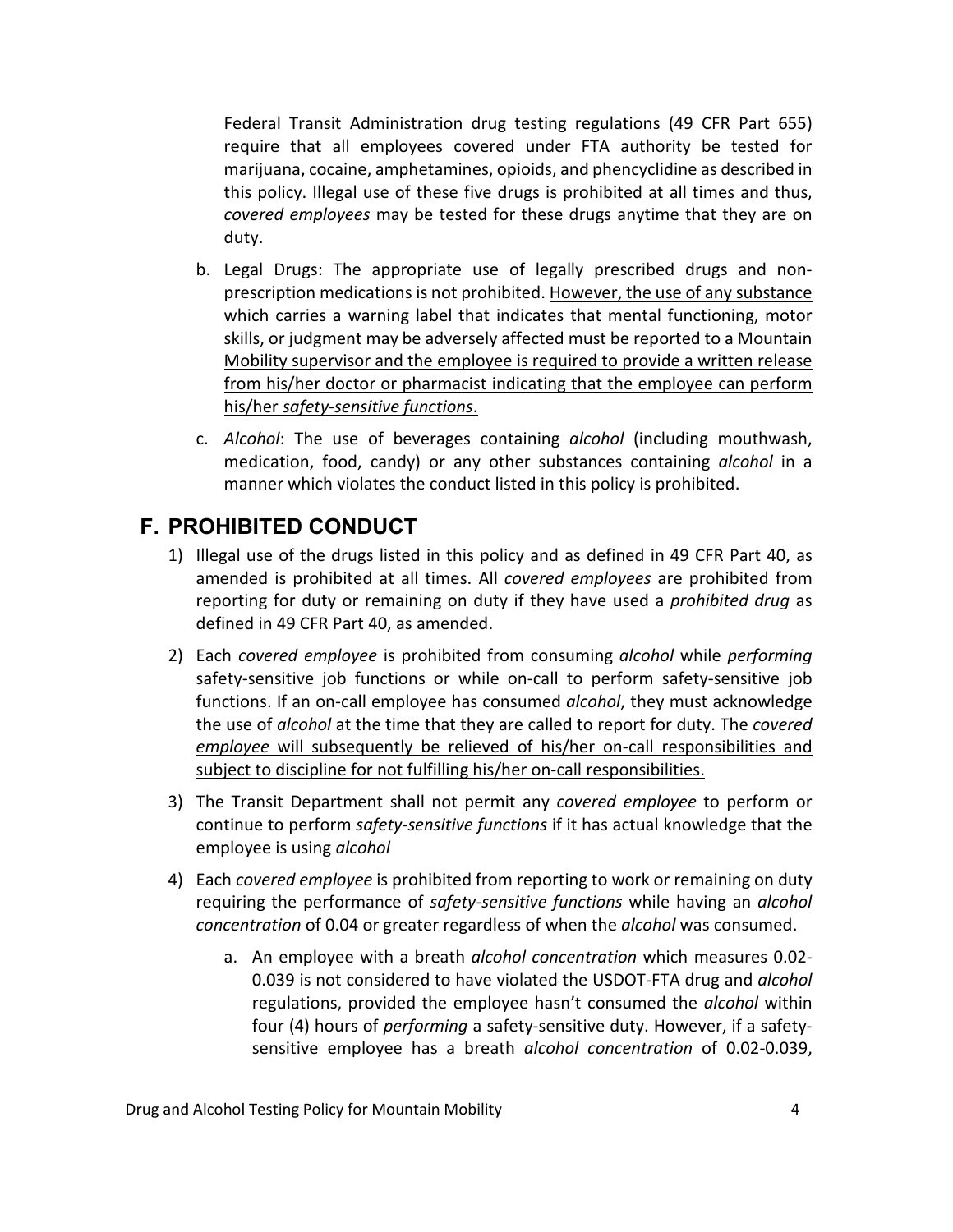USDOT-FTA regulations require the employee to be removed from the performance of safety-sensitive duties until:

- i. The employee's *alcohol concentration* measures less than 0.02; or
- ii. The start of the employee's next regularly scheduled duty period, but not less than eight hours following administration of the test.
- 5) No *covered employee* shall consume *alcohol* for eight (8) hours following involvement in an *accident* or until he/she submits to the post-*accident* drug/*alcohol* test, whichever occurs first.
- 6) No *covered employee* shall consume *alcohol* within four (4) hours prior to the performance of safety-sensitive job functions.
- 7) Mountain Mobility, under its own authority, also prohibits the consumption of *alcohol* at all times the employee is on duty, or anytime the employee is in uniform.
- 8) Consistent with the Drug-free Workplace Act of 1988, all Mountain Mobility employees are prohibited from engaging in the unlawful manufacture, distribution, dispensing, possession, or use of prohibited substances in the work place including transit system premises and transit *vehicles*.

## <span id="page-5-0"></span>**G. DRUG STATUTE CONVICTION**

Consistent with the Drug Free Workplace Act of 1998, all employees are required to notify Mountain Mobility management of any criminal drug statute conviction for a violation occurring in the workplace within five days after such conviction. Failure to comply with this provision shall result in disciplinary action as defined in Section Q of this policy.

## <span id="page-5-1"></span>**H. TESTING REQUIREMENTS**

- 1) Analytical urine drug testing and breath testing for *alcohol* will be conducted as required by 49 CFR Part 40 as amended. All employees covered under FTA authority shall be subject to testing prior to *performing* safety-sensitive duty, for reasonable suspicion, following an *accident*, and random as defined in Section K, L, M, and N of this policy, and return to duty/follow-up.
- 2) A drug test can be performed any time a *covered employee* is on duty. A reasonable suspicion, random, or follow-up *alcohol* test can only be performed just before, during, or after the performance of a safety-sensitive job function. Under Mountain Mobility authority, a non-DOT *alcohol* test can be performed any time a *covered employee* is on duty.
- 3) All *covered employees* will be subject to urine drug testing and breath *alcohol* testing as a condition of ongoing employment with Mountain Mobility. Any safetysensitive employee who refuses to comply with a request for testing shall be removed from duty and subject to discipline as defined in Section Q of this policy.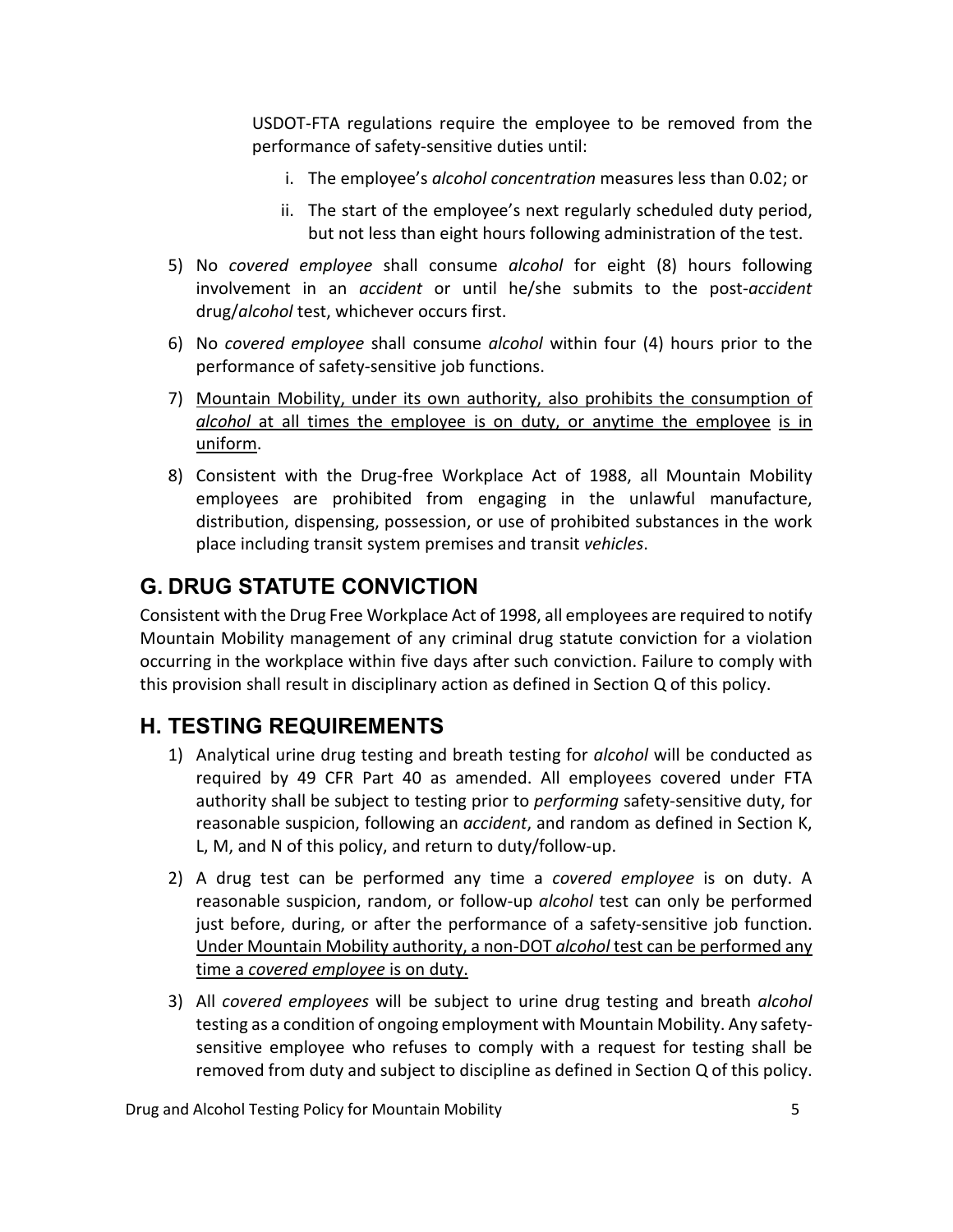## <span id="page-6-0"></span>**I. DRUG TESTING PROCEDURES**

- 1) Testing shall be conducted in a manner to assure a high degree of accuracy and reliability and using techniques, equipment, and *laboratory* facilities which have been approved by the U.S. Department of Health and Human Service (HHS). All testing will be conducted consistent with the procedures set forth in 49 CFR Part 40, as amended. The procedures will be performed in a private, confidential manner and every effort will be made to protect the employee, the integrity of the drug testing procedure, and the validity of the test result.
- 2) The drugs that will be tested for include marijuana, cocaine, opioids, amphetamines, and phencyclidine. After the identity of the donor is checked using picture identification, a urine specimen will be collected using the *split specimen collection* method described in 49 CFR Part 40, as amended. Each specimen will be accompanied by a *DOT* Custody and Control Form and identified using a unique identification number that attributes the specimen to the correct individual. The specimen analysis will be conducted at a HHS certified *laboratory*. An initial drug screen and validity test will be conducted on the primary urine specimen. For those specimens that are not negative, a confirmatory Gas Chromatography/Mass Spectrometry (GC/MS) or Liquid Chromatography/Mass Spectrometry (LC/MS) test will be performed. The test will be considered positive if the amounts of the drug(s) and/or its metabolites identified by the GC/MS or LC/MS test are above the minimum thresholds established in 49 CFR Part 40, as amended.
- 3) The test results from the HHS certified *laboratory* will be reported to a *Medical Review Officer*. A *Medical Review Officer (MRO)* is a licensed physician with detailed knowledge of substance abuse disorders and drug testing. The MRO will review the test results to ensure the scientific validity of the test and to determine whether there is a legitimate medical explanation for a confirmed positive, substitute, or adulterated test result. The MRO will attempt to contact the employee to notify the employee of the non-negative *laboratory* result, and provide the employee with an opportunity to explain the confirmed *laboratory* test result. The MRO will subsequently review the employee's medical history/medical records as appropriate to determine whether there is a legitimate medical explanation for a non-negative *laboratory* result. If no legitimate medical explanation is found, the test will be verified positive or refusal to test and reported to Mountain Mobility. If a legitimate explanation is found, the MRO will report the test result as negative.
- 4) If the test is invalid without a medical explanation, a retest will be conducted under direct observation. Employees do not have access to a test of their split specimen following an *invalid result*.
- 5) Any *covered employee* who questions the results of a required drug test may request that the split sample be tested. The split sample test must be conducted

Drug and Alcohol Testing Policy for Mountain Mobility 6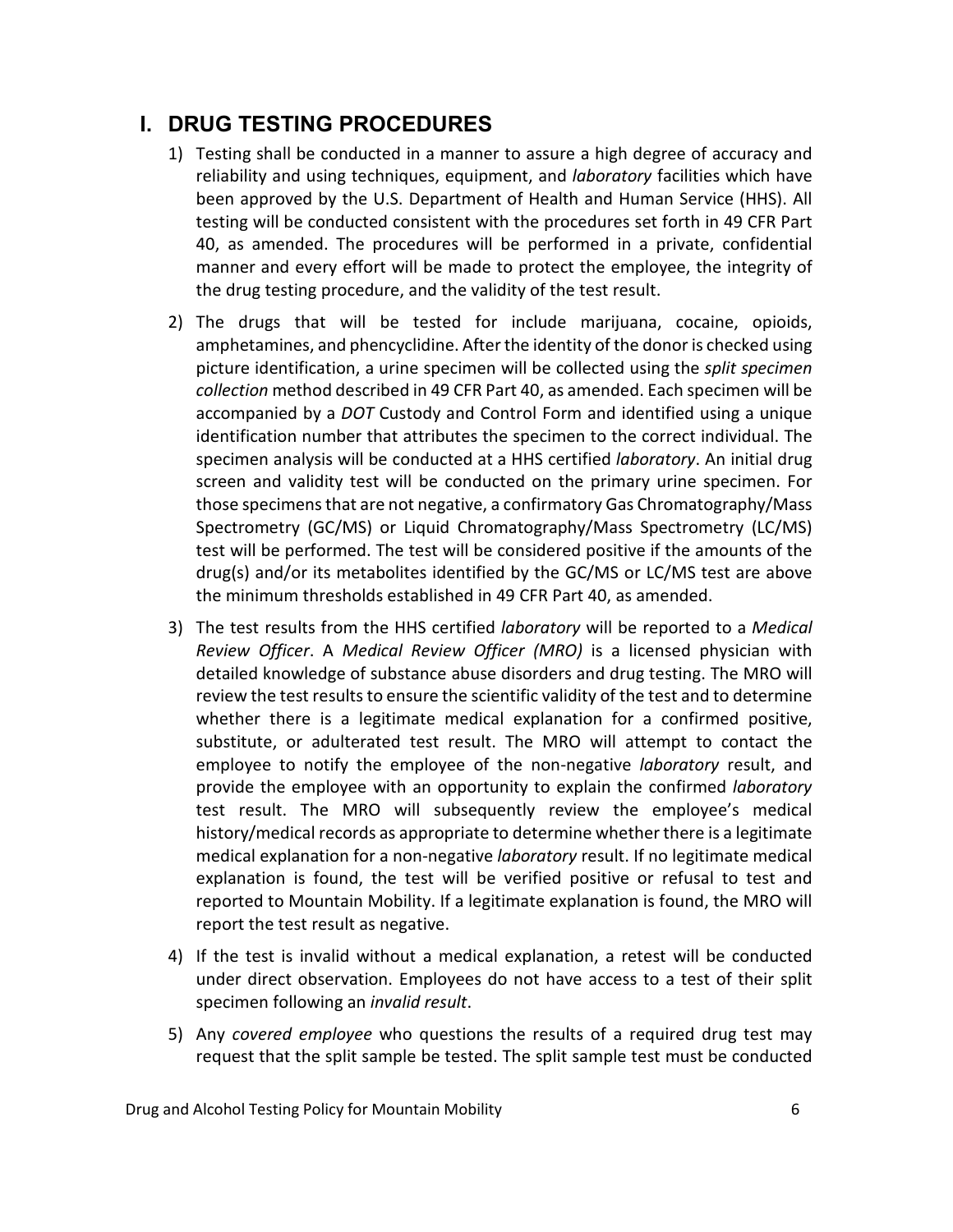at a second HHS-certified *laboratory*. The test must be conducted on the split sample that was provided by the employee at the same time as the primary sample. The method of collecting, storing, and testing the split sample will be consistent with the procedures set forth in 49 CFR Part 40, as amended. The employee's request for a split sample test must be made to the *Medical Review Officer* within 72 hours of notice of the original sample verified test result. Requests after 72 hours will only be accepted at the discretion of the MRO if the delay was due to documentable facts that were beyond the control of the employee. Mountain Mobility will ensure that the cost for the split specimen analysis is covered in order for a timely analysis of the sample, however Mountain Mobility will seek reimbursement for the split sample test from the employee.

- 6) If the analysis of the split specimen fails to confirm the presence of the drug(s) detected in the primary specimen, if the split specimen is not able to be analyzed, or if the results of the split specimen are not scientifically adequate, the MRO will declare the original test to be canceled.
- 7) The split specimen will be stored at the initial *laboratory* until the analysis of the primary specimen is completed. If the primary specimen is negative, the split will be discarded. If the primary specimen is positive, it will be retained in frozen storage for one year and the split specimen will also be retained for one year. If the primary is positive, the primary and the split will be retained for longer than one year for testing if so requested by the employee through the *Medical Review Officer*, or by the employer, by the MRO, or by the relevant *DOT agency*.
- 8) Observed Collections
	- a. Consistent with 49 CFR Part 40, as amended, collection under direct observation (by a person of the same gender) with no advance notice will occur if:
		- i. The *laboratory* reports to the MRO that a specimen is invalid, and the MRO reports to Mountain Mobility that there was not an adequate medical explanation for the result;
		- ii. The MRO reports to Mountain Mobility that the original positive, adulterated, or substituted test result had to be cancelled because the test of the split specimen could not be performed;
		- iii. The *laboratory* reported to the MRO that the specimen was negative-dilute with a creatinine concentration greater than or equal to 2 mg/dL but less than or equal to 5 mg/dL, and the MRO reported the specimen as negative-dilute and that a second collection must take place under direct observation (see §40.197(b)(1)).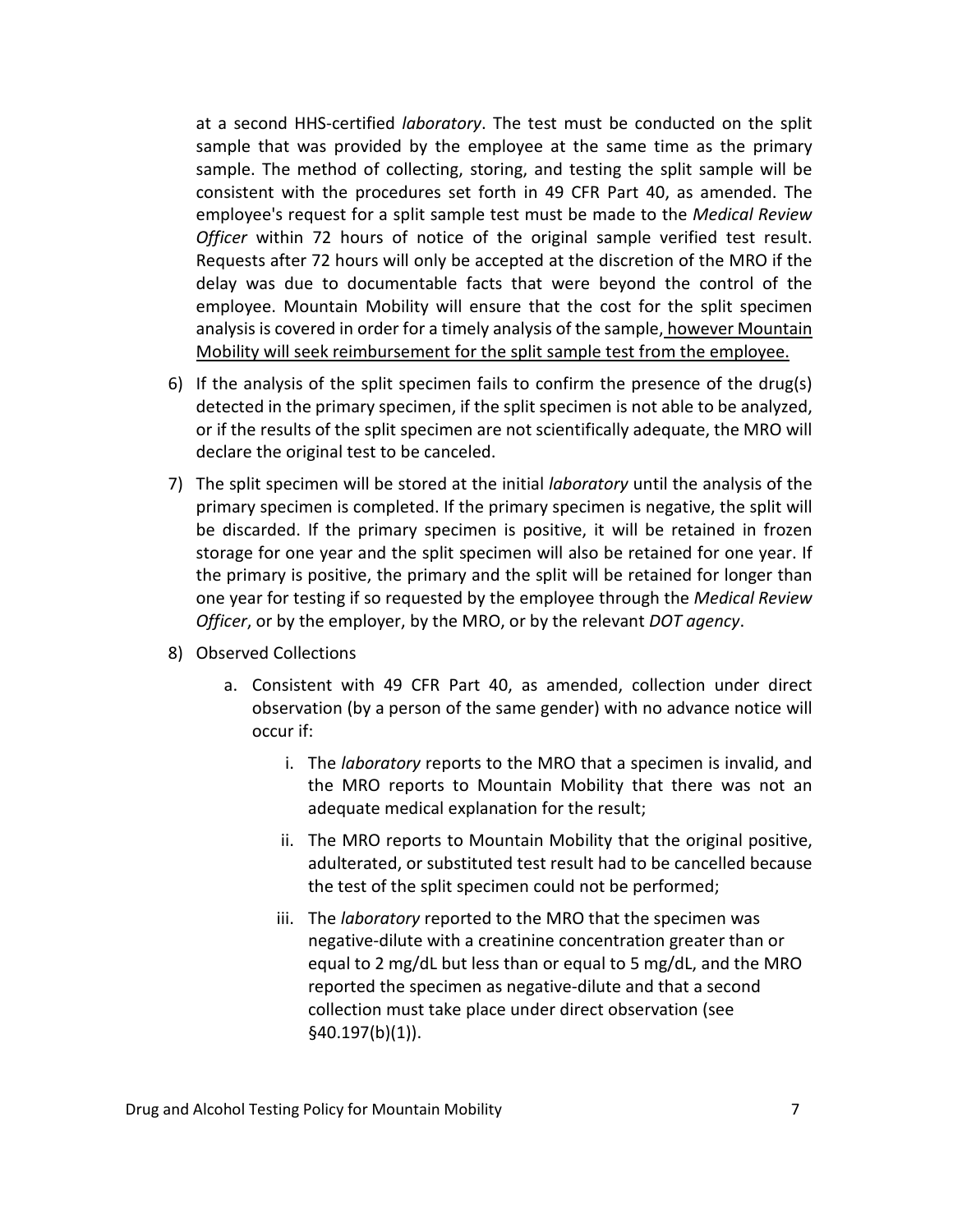- iv. The collector observes materials brought to the collection site or the employee's conduct clearly indicates an attempt to tamper with a specimen;
- v. The temperature on the original specimen was out of range;
- vi. Anytime the employee is directed to provide another specimen because the original specimen appeared to have been tampered with.
- vii. All follow-up-tests; or
- viii. All return-to-duty tests

#### <span id="page-8-0"></span>**J. ALCOHOL TESTING PROCEDURES**

- 1) Tests for breath *alcohol concentration* will be conducted utilizing a National Highway Traffic Safety Administration (NHTSA)-approved Evidential Breath Testing device (EBT) operated by a trained Breath Alcohol Technician (BAT). A list of approved EBTs can be found on ODAPC's Web page for "Approved Evidential Breath Measurement Devices". *Alcohol* screening tests may be performed using a non-evidential testing device (*alcohol* screening device (ASD)) which is also approved by NHTSA. A list of approved ASDs can be found on ODAPC's Web page for "Approved Screening Devices to Measure Alcohol in Bodily Fluids". If the initial test indicates an *alcohol concentration* of 0.02 or greater, a second test will be performed to confirm the results of the initial test. The confirmatory test must occur on an EBT. The confirmatory test will be conducted no sooner than fifteen minutes after the completion of the initial test. The confirmatory test will be performed using a NHTSA-approved EBT operated by a trained BAT. The EBT will identify each test by a unique sequential identification number. This number, time, and unit identifier will be provided on each EBT printout. The EBT printout, along with an approved *alcohol* testing form, will be used to document the test, the subsequent results, and to attribute the test to the correct employee. The test will be performed in a private, confidential manner as required by 49 CFR Part 40, as amended. The procedure will be followed as prescribed to protect the employee and to maintain the integrity of the *alcohol* testing procedures and validity of the test result.
- 2) A confirmed *alcohol concentration* of 0.04 or greater will be considered a positive *alcohol* test and in violation of this policy. The consequences of a positive *alcohol* test are described in Section Q. of this policy. Even though an employee who has a confirmed *alcohol concentration* of 0.02 to 0.039 is not considered positive, the employee shall still be removed from duty for at least eight hours or for the duration of the work day whichever is longer and will be subject to the consequences described in Section Q of this policy. An *alcohol concentration* of less than 0.02 will be considered a negative test.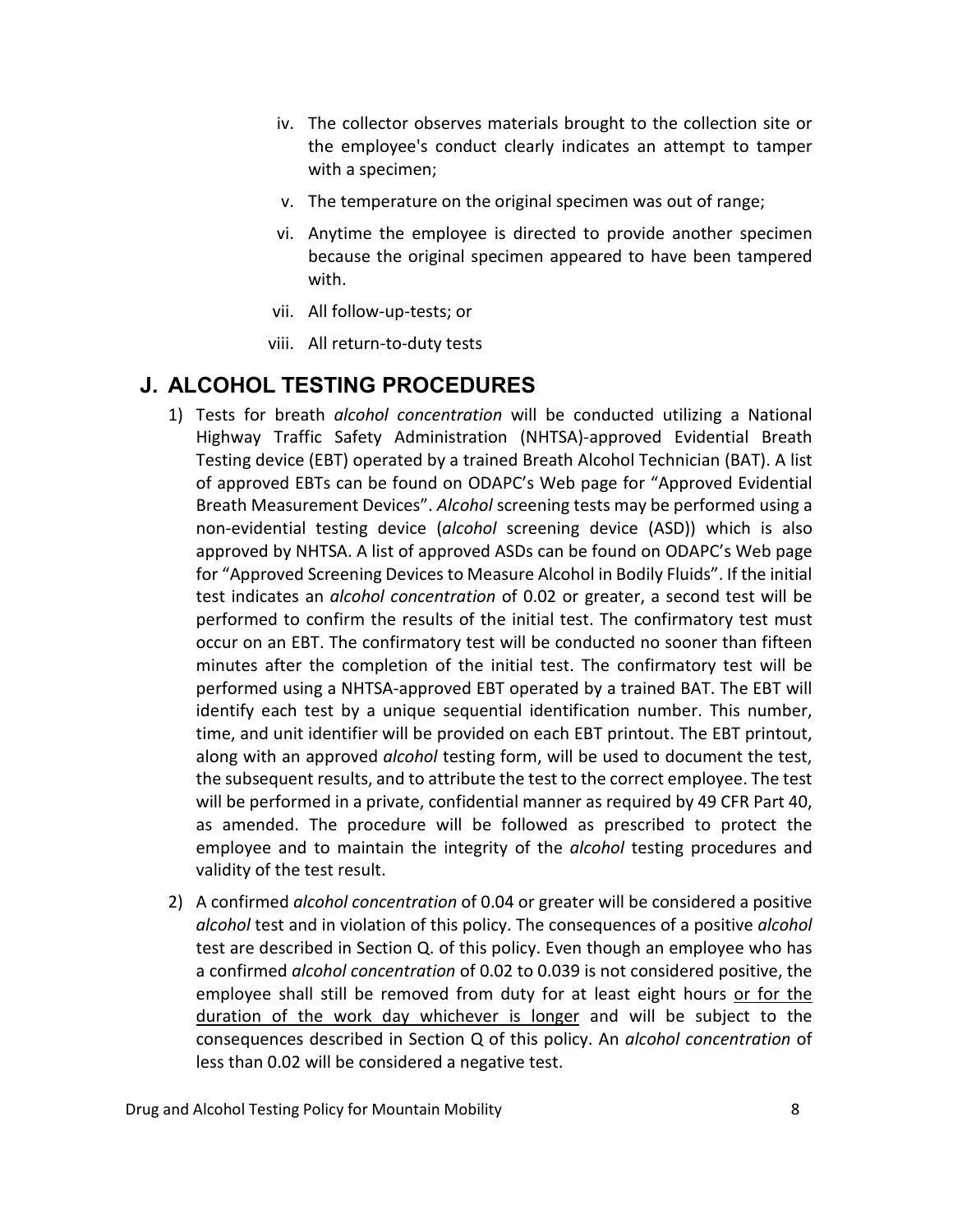- 3) Mountain Mobility affirms the need to protect individual dignity, privacy, and confidentiality throughout the testing process. If at any time the integrity of the testing procedures or the validity of the test results is compromised, the test will be canceled. Minor inconsistencies or procedural flaws that do not impact the test result will not result in a cancelled test.
- 4) The *alcohol* testing form (ATF) required by 49 CFR Part 40 as amended, shall be used for all FTA required testing. Failure of an employee to sign step 2 of the ATF will be considered a refusal to submit to testing.

## <span id="page-9-0"></span>**K. PRE-EMPLOYMENT TESTING**

- 1) All applicants for covered transit positions shall undergo urine drug testing prior to performance of a *safety-sensitive function*.
	- a. All offers of employment for covered positions shall be extended conditional upon the applicant passing a drug test. An applicant will not be allowed to perform *safety-sensitive functions* unless the applicant takes a drug test with verified *negative results*.
	- b. An employee shall not be placed, transferred or promoted into a position covered under FTA authority or company authority until the employee takes a drug test with verified *negative results*.
	- c. If an applicant fails a pre-employment drug test, the conditional offer of employment shall be rescinded and the applicant will be provided with a list of at least two (2) USDOT qualified Substance Abuse Professionals. Failure of a pre-employment drug test will disqualify an applicant for employment for a period of at least one year. Before being considered for future employment the applicant must provide the employer proof of having successfully completed a referral, evaluation and treatment plan as described in section 655.62 of subpart G. The cost for the assessment and any subsequent treatment will be the sole responsibility of the applicant.
	- d. When an employee being placed, transferred, or promoted from a noncovered position to a position covered under FTA authority or company authority submits a drug test with a verified *positive result*, the employee shall be subject to disciplinary action in accordance with Section Q herein.
	- e. If a pre-employment test is canceled, Mountain Mobility will require the applicant to take and pass another pre-employment drug test.
	- f. In instances where a FTA *covered employee* does not perform a *safetysensitive function* for a period of 90 consecutive days or more regardless of reason, and during that period is not in the random testing pool the employee will be required to take a pre-employment drug test under 49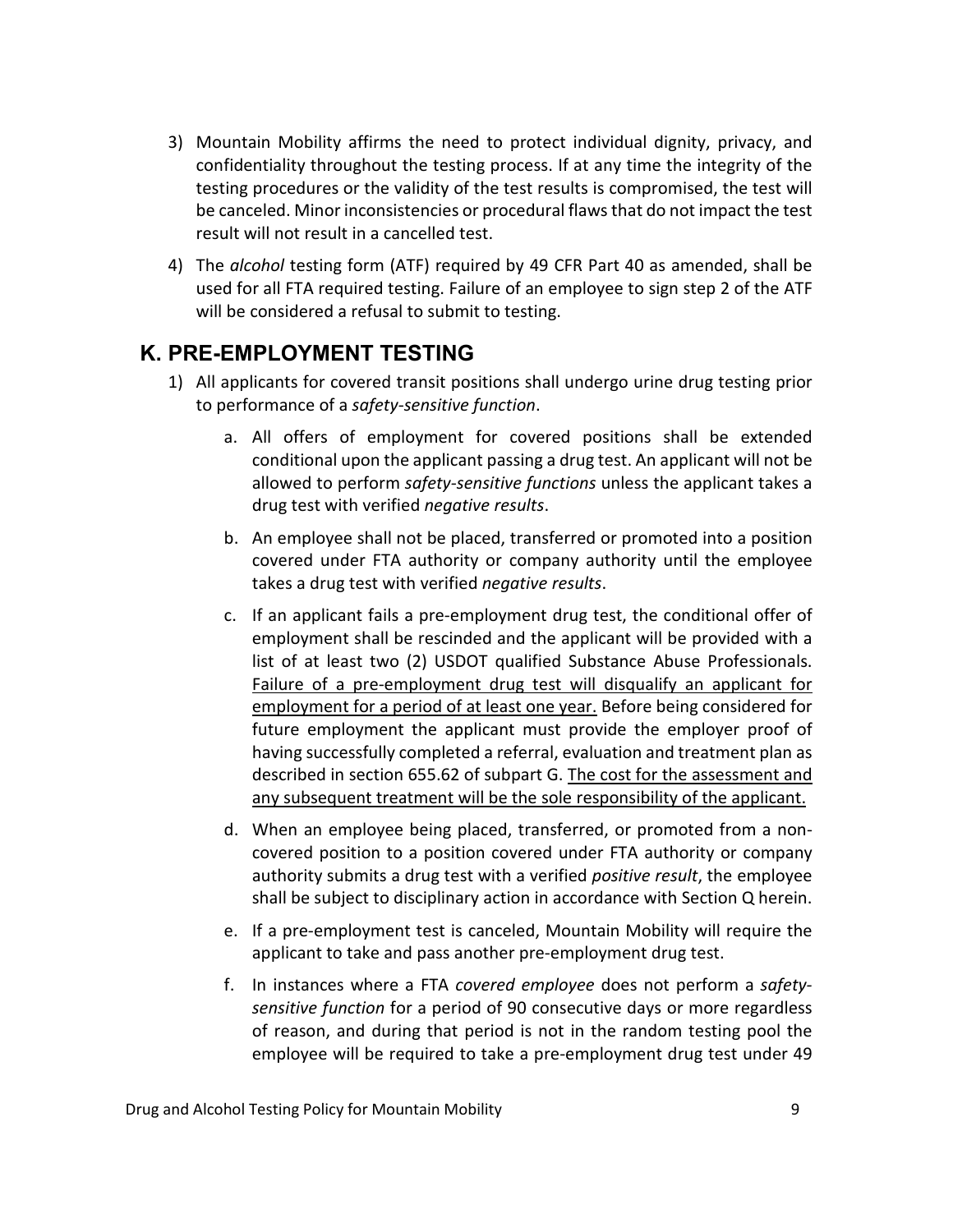CFR Part 655 and have negative test results prior to the conduct of safetysensitive job functions.

- g. Following a *negative dilute* the employee will be required to undergo another test. Should this second test result in a *negative dilute* result, the test will be considered a negative and no additional testing will be required unless directed to do so by the MRO.
- h. Applicants are required (even if ultimately not hired) to provide Mountain Mobility with signed written releases requesting USDOT drug and *alcohol* records from all previous, USDOT-covered, employers that the applicant has worked for within the last two years. Failure to do so will result in the employment offer being rescinded. Mountain Mobility is required to ask all applicants (even if ultimately not hired) if they have tested positive or refused to test on a pre-employment test for a USDOT covered employer within the last two years. If the applicant has tested positive or refused to test on a pre-employment test for a USDOT covered employer, the applicant must provide Mountain Mobility proof of having successfully completed a referral, evaluation and treatment plan as described in section 655.62 of subpart G.

## <span id="page-10-0"></span>**L. REASONABLE SUSPICION TESTING**

- 1) All Mountain Mobility FTA *covered employees* will be subject to a reasonable suspicion drug and/or *alcohol* test when the employer has reasonable suspicion to believe that the *covered employee* has used a *prohibited drug* and/or engaged in *alcohol* misuse. Reasonable suspicion shall mean that there is objective evidence, based upon specific, contemporaneous, articulable observations of the employee's appearance, behavior, speech or body odor that are consistent with possible drug use and/or *alcohol* misuse. Reasonable suspicion referrals must be made by one or more supervisors who are trained to detect the signs and symptoms of drug and *alcohol* use, and who reasonably concludes that an employee may be adversely affected or impaired in his/her work performance due to possible prohibited substance abuse or *alcohol* misuse. A reasonable suspicion *alcohol* test can only be conducted just before, during, or just after the performance of a safety-sensitive job function. However, under Mountain Mobility's authority, a non-DOT reasonable suspicion *alcohol* test may be performed any time the *covered employee* is on duty. A reasonable suspicion drug test can be performed any time the *covered employee* is on duty.
- 2) Mountain Mobility shall be responsible for transporting the employee to the testing site. Supervisors should avoid placing themselves and/or others into a situation which might endanger the physical safety of those present. The employee shall be placed on administrative leave pending disciplinary action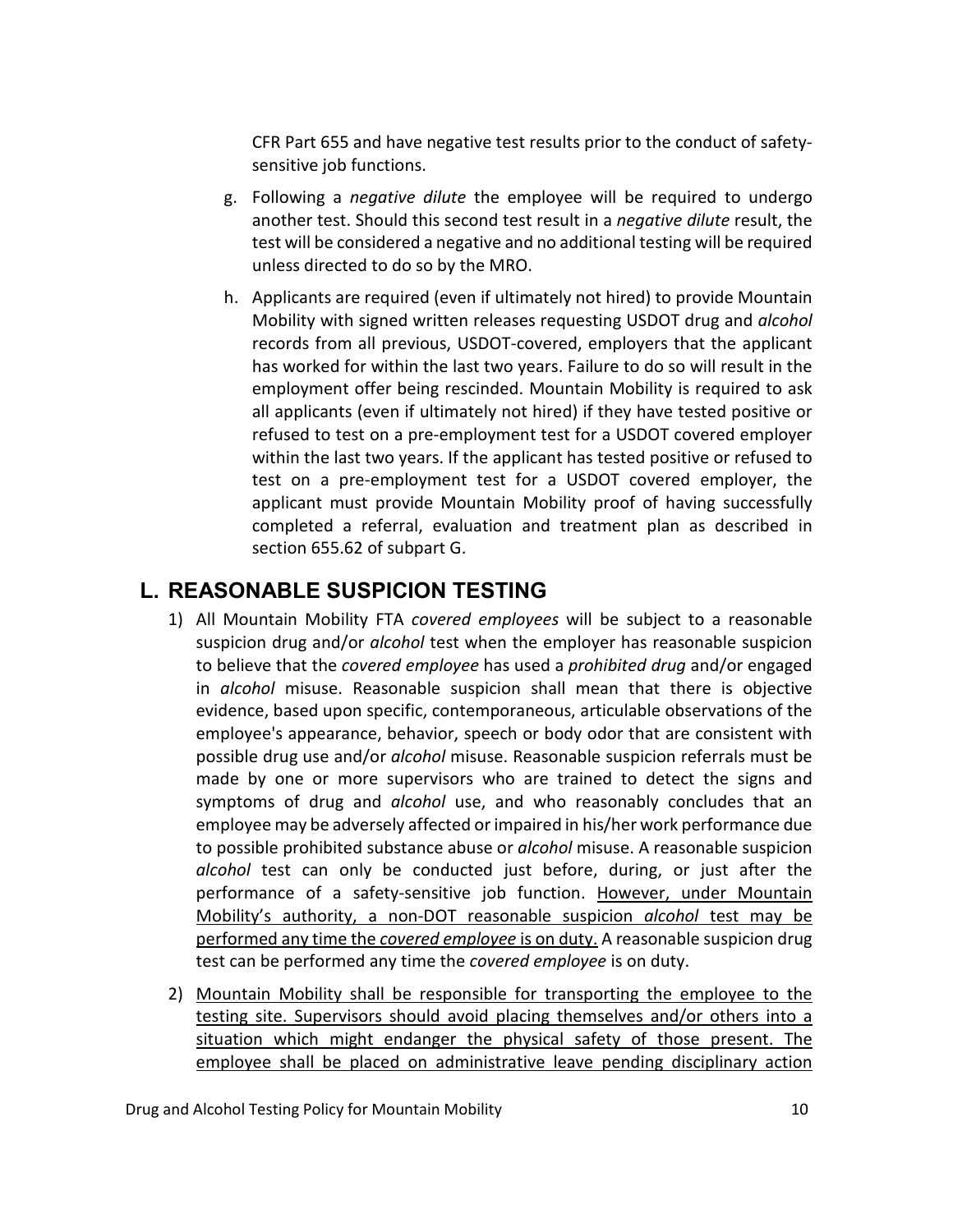described in Section Q of this policy. An employee who refuses an instruction to submit to a drug/*alcohol* test shall not be permitted to finish his or her shift and shall immediately be placed on administrative leave pending disciplinary action as specified in Section Q of this policy.

- 3) A written record of the observations which led to a drug/*alcohol* test based on reasonable suspicion shall be prepared and signed by the supervisor making the observation. This written record shall be submitted to Mountain Mobility.
- 4) When there are no specific, contemporaneous, articulable objective facts that indicate current drug or *alcohol* use, but the employee (who is not already a participant in a treatment program) admits the abuse of *alcohol* or other substances to a supervisor in his/her chain of command, the employee shall be referred for assessment and treatment consistent with Section Q of this policy. Mountain Mobility shall place the employee on administrative leave in accordance with the provisions set forth under Section  $Q$  of this policy. Testing in this circumstance would be performed under the direct authority of Mountain Mobility. **Since the employee self-referred to management, testing under this circumstance would not be considered a violation of this policy or a positive test result under Federal authority.** However, self-referral does not exempt the *covered employee* from testing under Federal authority as specified in Sections L through N of this policy or the associated consequences as specified in Section Q.

## <span id="page-11-0"></span>**M.POST-ACCIDENT TESTING**

- 1) FATAL ACCIDENTS A *covered employee* will be required to undergo urine and breath testing if they are involved in an *accident* with a transit *vehicle*, whether or not the *vehicle* is in revenue service at the time of the *accident*, that results in a fatality. This includes all surviving *covered employees* that are operating the *vehicle* at the time of the *accident* and any other whose performance could have contributed to the *accident*, as determined by the employer using the best information available at the time of the decision.
- 2) NON-FATAL ACCIDENTS A post-*accident* test of the employee operating the public transportation *vehicle* will be conducted if an *accident* occurs and at least one of the following conditions is met:
	- a. The *accident* results in injuries requiring immediate medical treatment away from the scene, unless the *covered employee* can be completely discounted as a contributing factor to the *accident*.
	- b. One or more *vehicles*incurs *disabling damage* as a result of the occurrence and must be transported away from the scene, unless the *covered employee* can be completely discounted as a contributing factor to the *accident*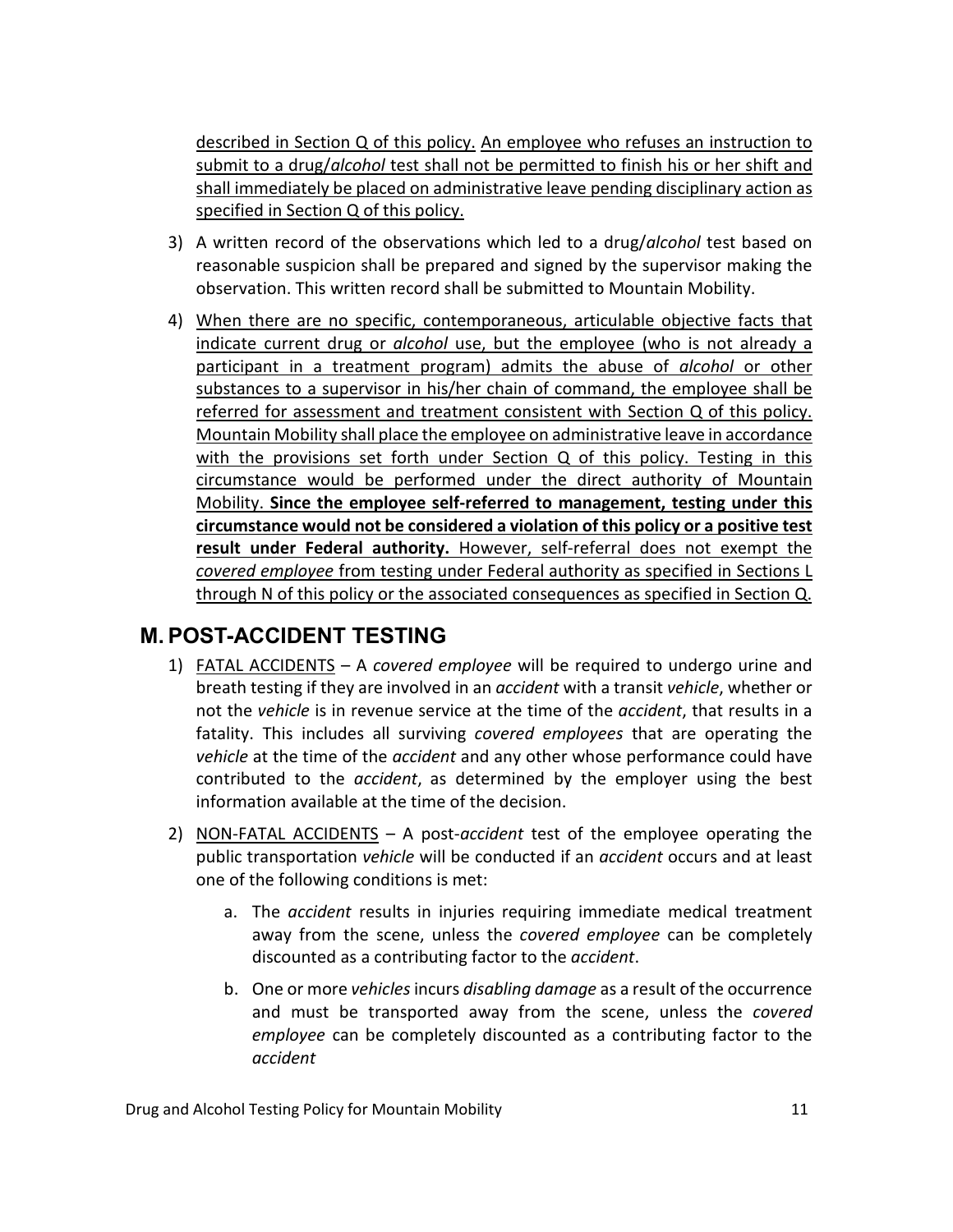In addition, any other *covered employee* whose performance could have contributed to the *accident*, as determined by the employer using the best information available at the time of the decision, will be tested.

As soon as practicable following an *accident*, as defined in this policy, the transit supervisor investigating the *accident* will notify the transit employee operating the transit *vehicle* and all other *covered employees* whose performance could have contributed to the *accident* of the need for the test. The supervisor will make the determination using the best information available at the time of the decision.

The appropriate transit supervisor shall ensure that an employee, required to be tested under this section, is tested as soon as practicable, but no longer than eight (8) hours of the *accident* for *alcohol*, and no longer than 32 hours for drugs. If an *alcohol* test is not performed within two hours of the *accident*, the Supervisor will document the reason(s) for the delay. If the *alcohol* test is not conducted within (8) eight hours, or the drug test within 32 hours, attempts to conduct the test must cease and the reasons for the failure to test documented.

Any *covered employee* involved in an *accident* must refrain from *alcohol* use for eight (8) hours following the *accident*, or until he/she undergoes a post-*accident alcohol* test.

An employee who is subject to post-*accident* testing who fails to remain readily available for such testing, including notifying a supervisor of his or her location if he or she leaves the scene of the *accident* prior to submission to such test, may be deemed to have refused to submit to testing.

Nothing in this section shall be construed to require the delay of necessary medical attention for the injured following an *accident*, or to prohibit an employee from leaving the scene of an *accident* for the period necessary to obtain assistance in responding to the *accident*, or to obtain necessary emergency medical care.

In the rare event that Mountain Mobility is unable to perform an FTA drug and *alcohol* test (i.e., employee is unconscious, employee is detained by law enforcement agency), Mountain Mobility may use drug and *alcohol* post-*accident* test results administered by local law enforcement officials in lieu of the FTA test. The local law enforcement officials must have independent authority for the test and the employer must obtain the results in conformance with local law.

## <span id="page-12-0"></span>**N. RANDOM TESTING**

1) All *covered employees* will be subjected to random, unannounced testing. The selection of employees shall be made by a scientifically valid method of randomly generating an employee identifier from the appropriate pool of safety-sensitive employees. Employees who may be covered under company authority will be selected from a pool of non-DOT-*covered employees*.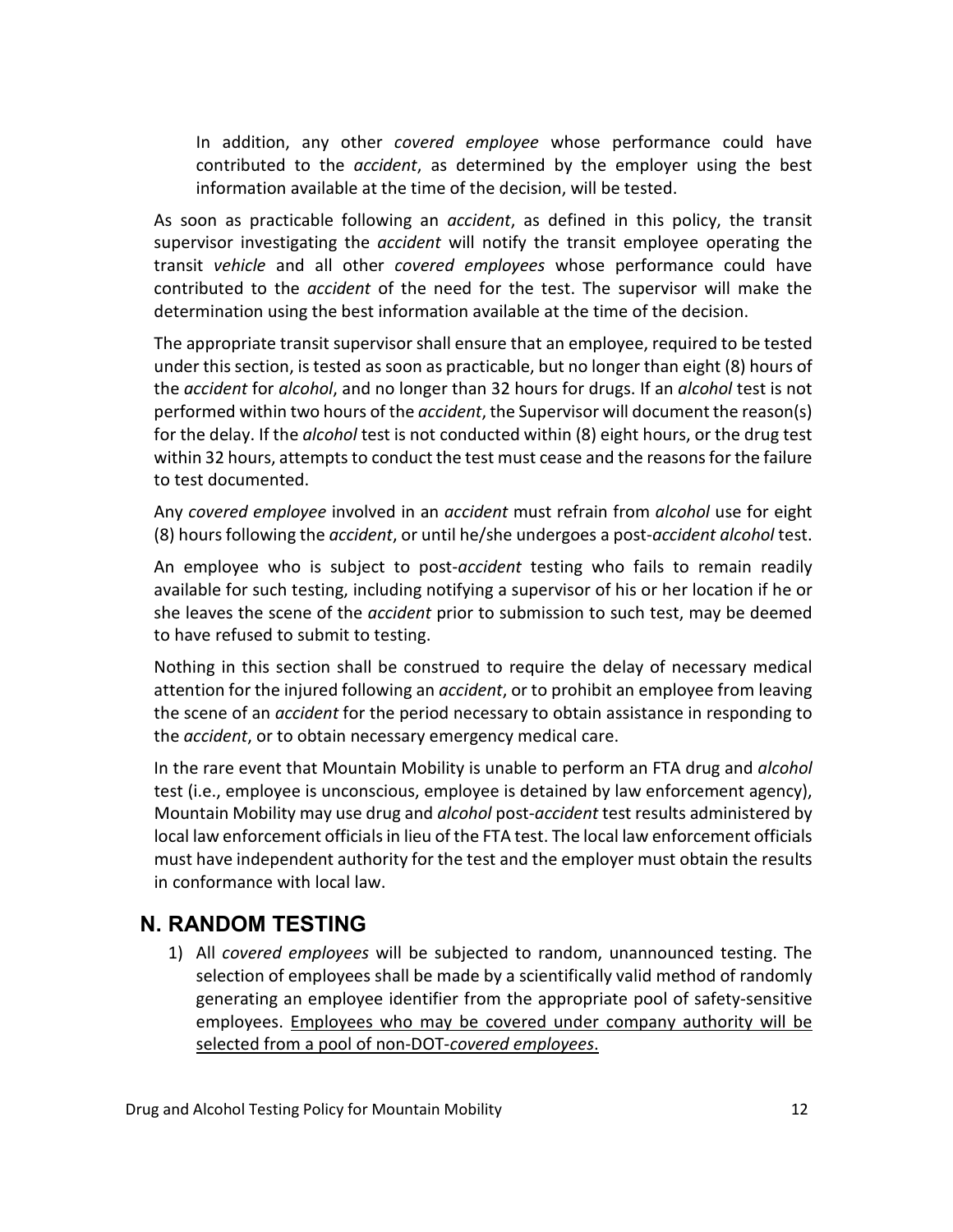- 2) The dates for administering unannounced testing of randomly selected employees shall be spread reasonably throughout the calendar year, day of the week and hours of the day.
- 3) The number of employees randomly selected for drug/*alcohol* testing during the calendar year shall be not less than the percentage rates set each year by the FTA administrator. The current year testing rates can be viewed online at https://www.transportation.gov/odapc/random-testing-rates.
- 4) Each *covered employee* shall be in a pool from which the random selection is made. Each *covered employee* in the pool shall have an equal chance of selection each time the selections are made. Employees will remain in the pool and subject to selection, whether or not the employee has been previously tested. There is no discretion on the part of management in the selection.
- 5) Covered transit employees that fall under the Federal Transit Administration regulations will be included in one random pool maintained separately from the testing pool of non-safety-sensitive employees that are included solely under Mountain Mobility authority.
- 6) Random tests can be conducted at any time during an employee's shift for drug testing. *Alcohol* random tests can only be performed just before, during, or just after the performance of a safety sensitive duty. However, under Mountain Mobility's authority, a non-DOT random *alcohol* test may be performed any time the *covered employee* is on duty. Testing can occur during the beginning, middle, or end of an employee's shift.
- 7) Employees are required to proceed immediately to the collection site upon notification of their random selection.

## <span id="page-13-0"></span>**O. RETURN-TO-DUTY TESTING**

Mountain Mobility will terminate the employment of any employee that tests positive or refuses a test as specified in section Q of this policy. However, in the rare event an employee is reinstated with court order or other action beyond the control of the transit system, the employee must complete the return-to-duty process prior to the performance of *safety-sensitive functions*. All *covered employees* who previously tested positive on a drug or *alcohol* test or refused a test, must test negative for drugs, *alcohol* (below 0.02 for *alcohol*), or both and be evaluated and released by the *Substance Abuse Professional* before returning to work. Following the initial assessment, the SAP will recommend a course of rehabilitation unique to the individual. The SAP will recommend the return-to-duty test only when the employee has successfully completed the treatment requirement and is known to be drug and *alcohol*-free and there are no undue concerns for public safety. The SAP will determine whether the employee returning to duty will require a return-to-duty drug test, *alcohol* test, or both.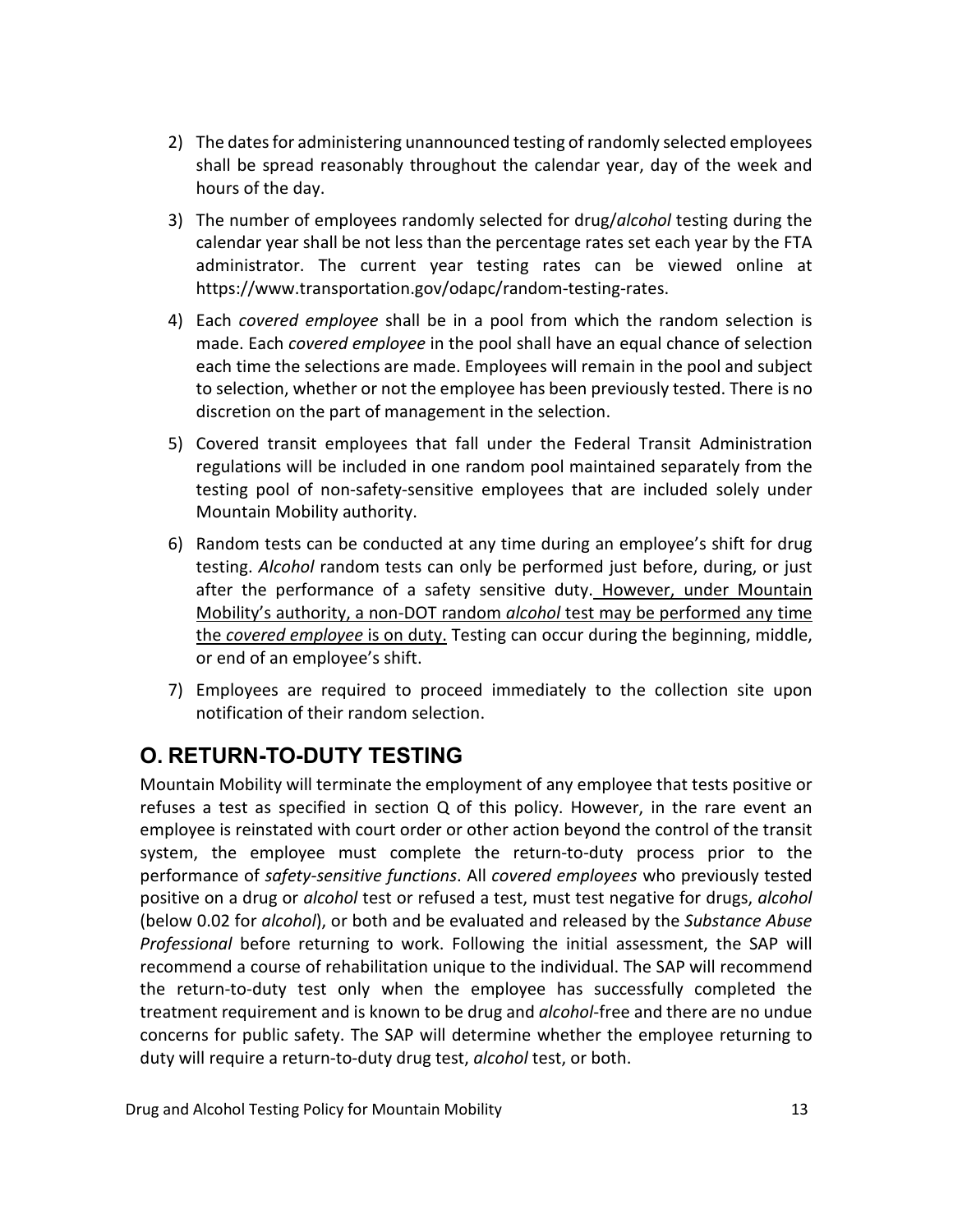# <span id="page-14-0"></span>**P. FOLLOW-UP TESTING**

*Covered employees* that have returned to duty following a positive or refused test will be required to undergo frequent, unannounced drug and/or *alcohol* testing following their return-to-duty test. The follow-up testing will be performed for a period of one to five years with a minimum of six tests to be performed the first year. The frequency and duration of the follow-up tests (beyond the minimums) will be determined by the SAP reflecting the SAP's assessment of the employee's unique situation and recovery progress. Follow-up testing should be frequent enough to deter and/or detect a relapse. Follow-up testing is separate and in addition to the random, post-*accident*, reasonable suspicion and return-to-duty testing.

In the instance of a self-referral or a management referral, the employee will be subject to non-USDOT follow-up tests and follow-up testing plans modeled using the process described in 49 CFR Part 40. However, all non-USDOT follow-up tests and all paperwork associated with an employee's return-to-work agreement that was not precipitated by a positive test result (or refusal to test) does not constitute a violation of the Federal regulations will be conducted under company authority and will be performed using non-DOT testing forms.

## <span id="page-14-1"></span>**Q. RESULT OF DRUG/ALCOHOL TEST**

- 1) Any *covered employee* that has a verified positive drug or *alcohol* test, or *test refusal*, will be removed from his/her safety-sensitive position, informed of educational and rehabilitation programs available, and will be provided with a list of at least two (2) USDOT qualified *Substance Abuse Professionals (SAP)* for assessment, and will be terminated.
- 2) Following a *negative dilute* the employee will be required to undergo another test. Should this second test result in a *negative dilute* result, the test will be considered a negative and no additional testing will be required unless directed to do so by the MRO.
- 3) Refusal to submit to a drug/*alcohol* test shall be considered equivalent to a positive test result and a direct act of insubordination and shall result in termination and referral to a list of USDOT qualified SAPs. A *test refusal* is defined as any of the following circumstances:
	- a. Fail to appear for any test (except a pre-employment test) within a reasonable time, as determined by the employer.
	- b. Fail to remain at the testing site until the testing process is complete. An employee who leaves the testing site before the testing process commences for a pre-employment test has not refused to test.
	- c. Fail to attempt to provide a breath or urine specimen. An employee who does not provide a urine or breath specimen because he or she has left the

Drug and Alcohol Testing Policy for Mountain Mobility 14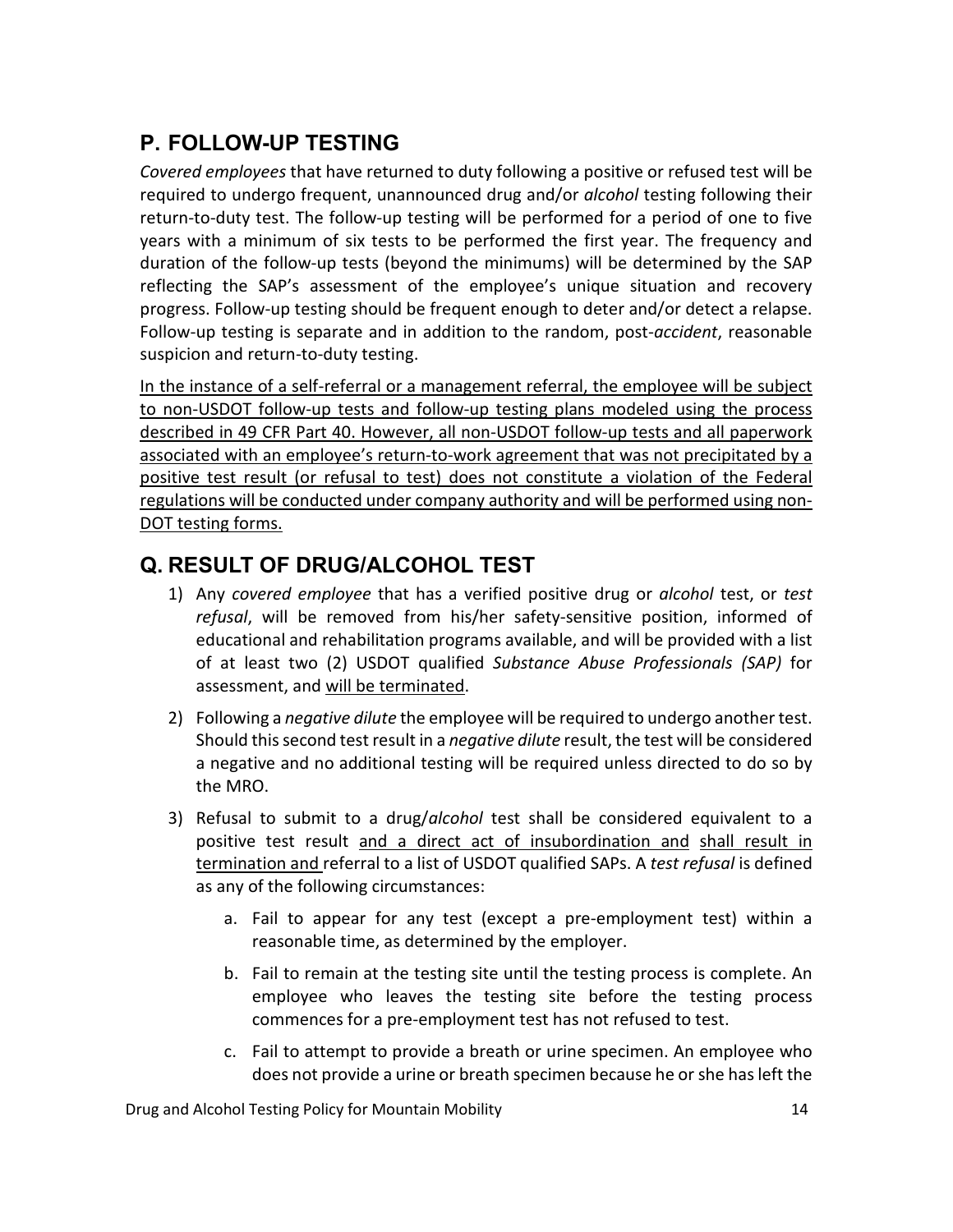testing site before the testing process commenced for a pre-employment test has not refused to test.

- d. In the case of a directly-observed or monitored urine drug collection, fail to permit monitoring or observation of your provision of a specimen.
- e. Fail to provide a sufficient quantity of urine or breath without a valid medical explanation.
- f. Fail or decline to take a second test as directed by the collector or the employer for drug testing.
- g. Fail to undergo a medical evaluation as required by the MRO or the employer's *Designated Employer Representative (DER)*.
- h. Fail to cooperate with any part of the testing process.
- i. Fail to follow an observer's instructions to raise and lower clothing and turn around during a directly-observed test.
- j. Possess or wear a prosthetic or other device used to tamper with the collection process.
- k. Admit to the adulteration or substitution of a specimen to the collector or MRO.
- l. Refuse to sign the certification at Step 2 of the Alcohol Testing Form (ATF).
- m. Fail to remain readily available following an *accident*.
- n. As a *covered employee*, if the MRO reports that you have a verified adulterated or substituted test result, you have refused to take a drug test.
- 4) An *alcohol* test result of ≥0.02 to ≤ 0.039 BAC shall result in the removal of the employee from duty for eight hours or the remainder or the work day whichever is longer. The employee will not be allowed to return to safety-sensitive duty for his/her next shift until he/she submits to a non-DOT *alcohol* test with a result of less than 0.02 BAC.
- 5) In the instance of a self-referral or a management referral, disciplinary action against the employee shall include:
	- a. Mandatory referral for an assessment by an employer approved counseling professional for assessment, formulation of a treatment plan, and execution of a return-to-work agreement;
	- b. Failure to execute, or remain compliant with the return-to-work agreement shall result in termination from Mountain Mobility employment.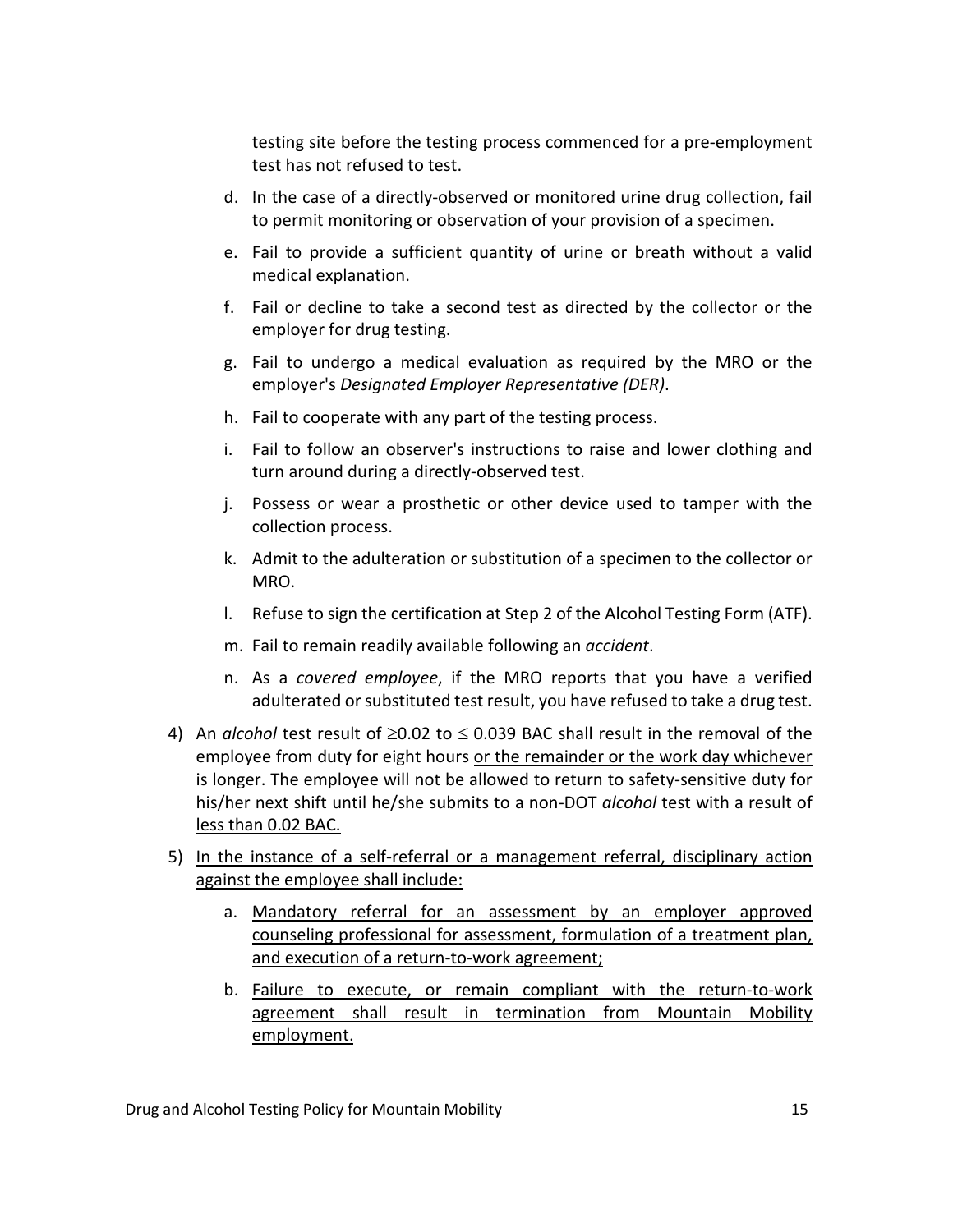- i. Compliance with the return-to-work agreement means that the employee has submitted to a drug/*alcohol* test immediately prior to returning to work; the result of that test is negative; the employee is cooperating with his/her recommended treatment program; and, the employee has agreed to periodic unannounced follow-up testing as described in Section P of this policy; however, all follow-up testing performed as part of a return-to-work agreement required under section Q of this policy is under the sole authority of Mountain Mobility and will be performed using non-DOT testing forms.
- c. Refusal to submit to a periodic unannounced follow-up drug/*alcohol* test shall be considered a direct act of insubordination and shall result in termination. **All tests conducted as part of the return-to-work agreement will be conducted under company authority and will be performed using non-DOT testing forms.**
- d. **A self-referral or management referral to the employer's counseling professional that was not precipitated by a positive test result does not constitute a violation of the Federal regulations and will not be considered as a positive test result in relation to the progressive discipline defined in Section Q of this policy**.
- e. Periodic unannounced follow-up drug/*alcohol* testing conducted as a result of a self-referral or management referral which results in a verified positive shall be considered a positive test result in relation to the progressive discipline defined in Section Q of this policy.
- f. A Voluntary Referral does not shield an employee from disciplinary action or guarantee employment with Mountain Mobility.
- g. A Voluntary Referral does not shield an employee from the requirement to comply with drug and *alcohol* testing.
- 6) Failure of an employee to report within five days a criminal drug statute conviction for a violation occurring in the workplace shall result in termination.

## <span id="page-16-0"></span>**R. GRIEVANCE AND APPEAL**

The consequences specified by 49 CFR Part 40.149 (c) for a positive test or *test refusal* is not subject to arbitration.

# <span id="page-16-1"></span>**S. PROPER APPLICATION OF THE POLICY**

Mountain Mobility is dedicated to assuring fair and equitable application of this substance abuse policy. Therefore, supervisors/managers are required to use and apply all aspects of this policy in an unbiased and impartial manner. Any supervisor/manager who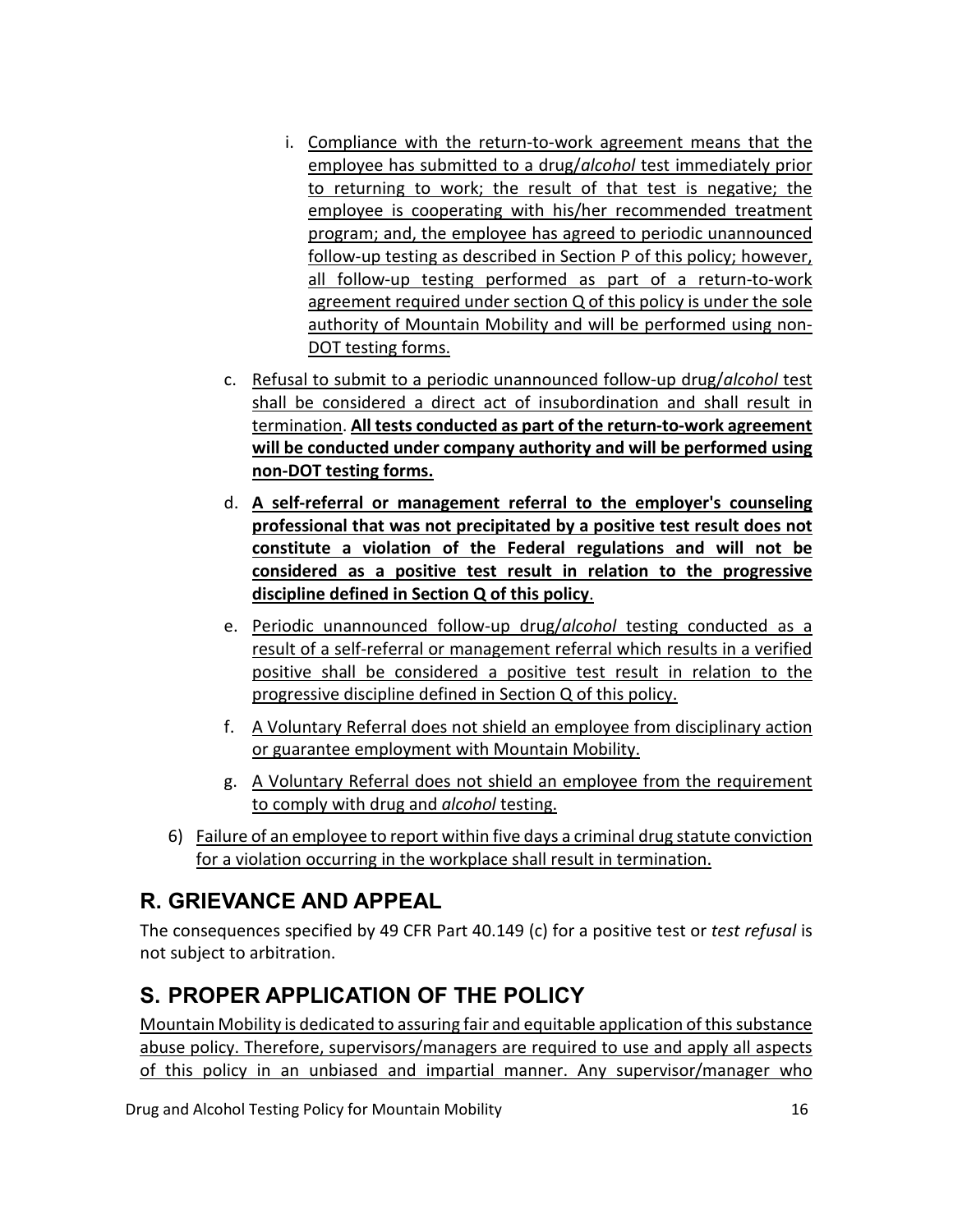knowingly disregards the requirements of this policy, or who is found to deliberately misuse the policy in regard to subordinates, shall be subject to disciplinary action, up to and including termination.

## <span id="page-17-0"></span>**T. INFORMATION DISCLOSURE**

- 1) Drug/*alcohol* testing records shall be maintained by the Mountain Mobility Drug and Alcohol Program Manager and, except as provided below or by law, the results of any drug/*alcohol* test shall not be disclosed without express written consent of the tested employee.
- 2) The employee, upon written request, is entitled to obtain copies of any records pertaining to their use of *prohibited drugs* or misuse of *alcohol* including any drug or *alcohol* testing records. *Covered employees* have the right to gain access to any pertinent records such as equipment calibration records, and records of *laboratory* certifications. Employees may not have access to SAP follow-up testing plans.
- 3) Records of a verified positive drug/*alcohol* test result shall be released to the Drug and Alcohol Program Manager, and other transit system management personnel on a need-to-know basis.
- 4) Records will be released to a subsequent employer only upon receipt of a written request from the employee.
- 5) Records of an employee's drug/*alcohol* tests shall be released to the adjudicator in a grievance, lawsuit, or other proceeding initiated by or on behalf of the tested individual arising from the results of the drug/*alcohol* test. The records will be released to the decision maker in the proceeding.
- 6) Records will be released to the National Transportation Safety Board during an *accident* investigation.
- 7) Information will be released in a criminal or civil action resulting from an employee's performance of safety-sensitive duties, in which a court of competent jurisdiction determines that the drug or *alcohol* test information is relevant to the case and issues an order to the employer to release the information. The employer will release the information to the decision maker in the proceeding with a binding stipulation that it will only be released to parties of the proceeding.
- 8) Records will be released to the *DOT* or any *DOT agency* with regulatory authority over the employer or any of its employees.
- 9) Records will be released if requested by a Federal, state or local safety agency with regulatory authority over Mountain Mobility or the employee.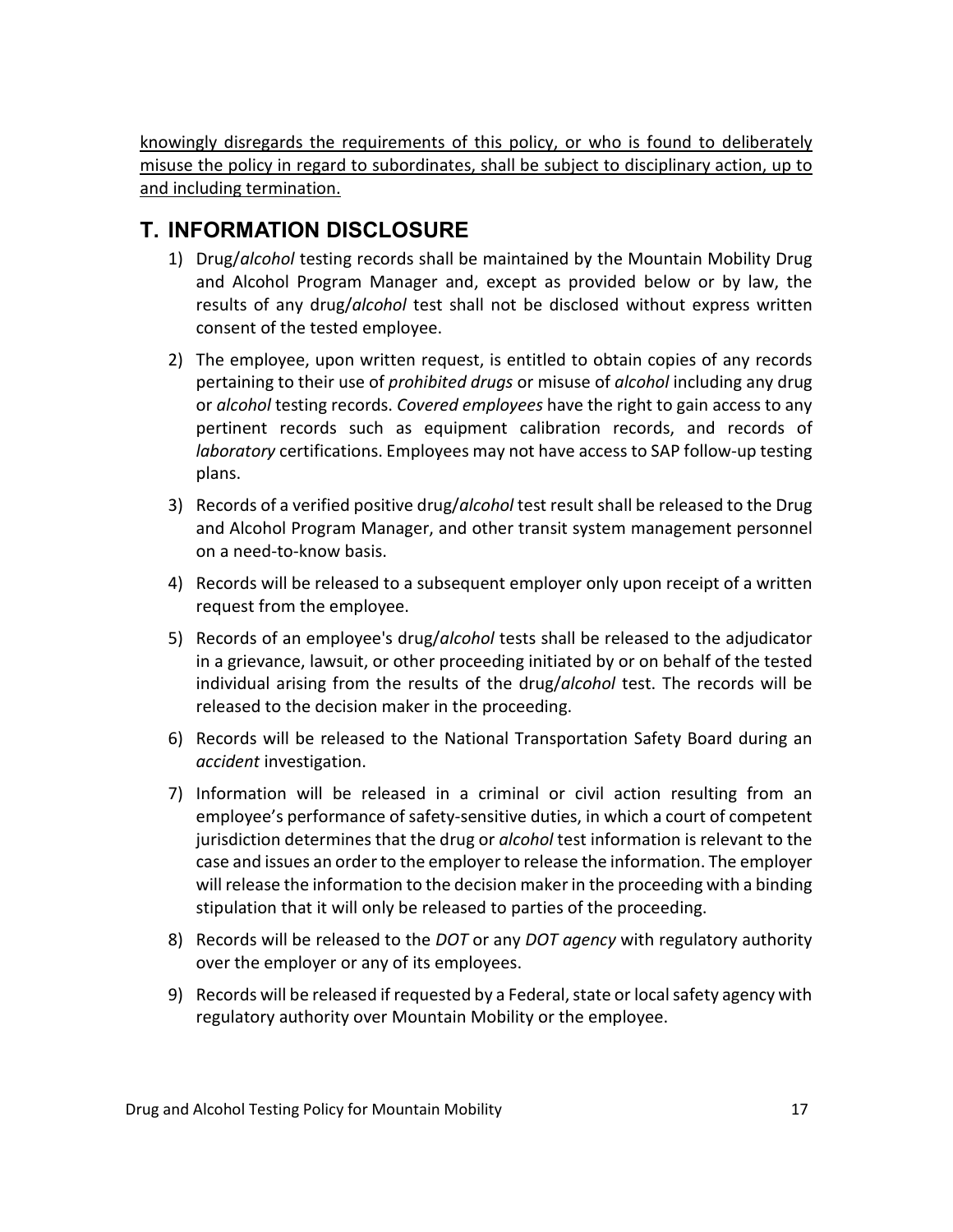- 10) If a party seeks a court order to release a specimen or part of a specimen contrary to any provision of Part 40 as amended, necessary legal steps to contest the issuance of the order will be taken
- 11) In cases of a contractor or sub-recipient of a state department of transportation, records will be released when requested by such agencies that must certify compliance with the regulation to the FTA.

This Policy was adopted by the Buncombe County Board of Commissioners on August  $\Box$ , 2021.

Chairman, Board of Commissioners

\_\_\_\_\_\_\_\_\_\_\_\_\_\_\_\_\_\_\_\_\_\_\_\_\_\_\_\_\_\_\_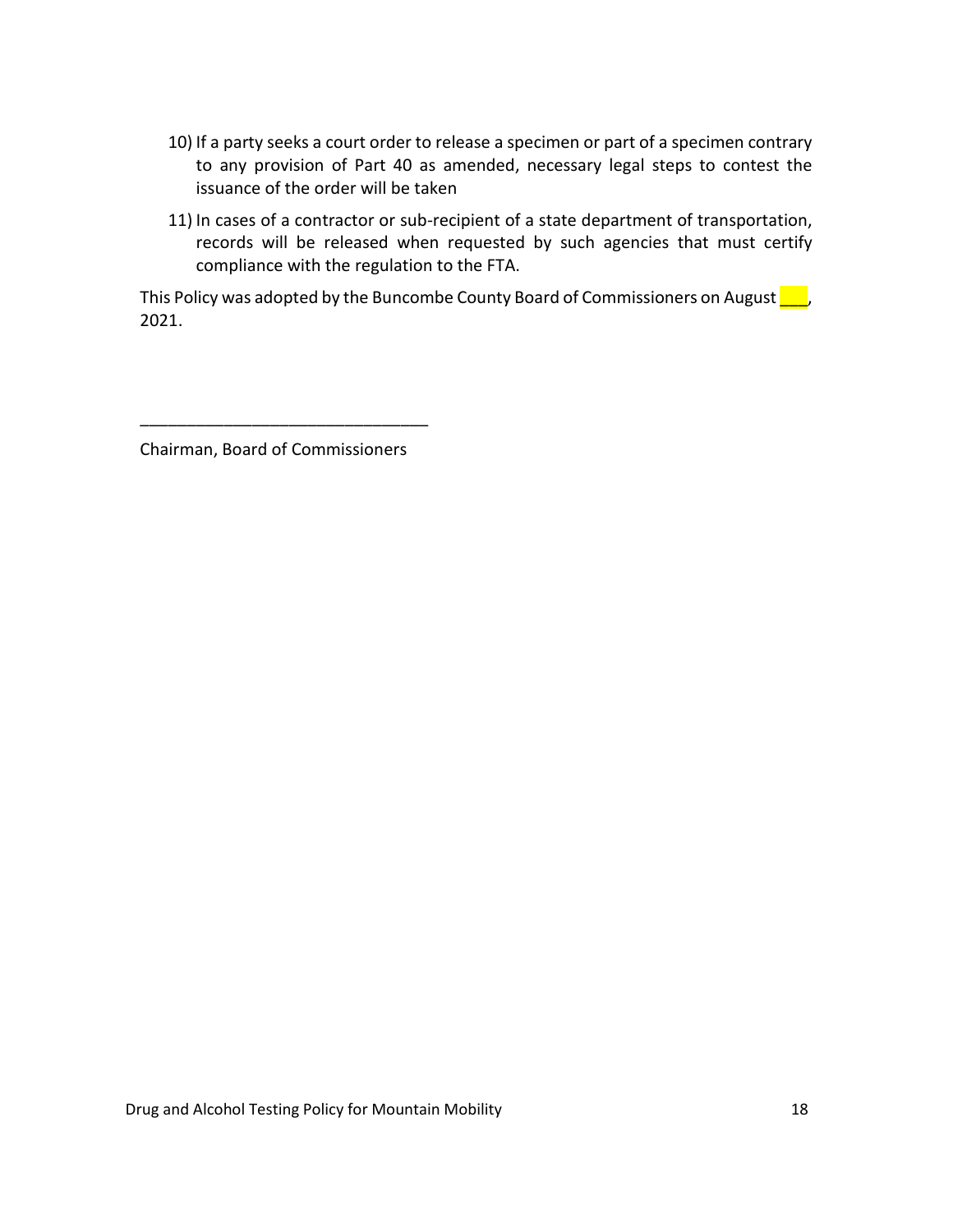#### **Attachment A**

| <b>Job Title</b>           | <b>Job Duties and Safety- Sensitive Functions</b> | <b>Employer</b>        |
|----------------------------|---------------------------------------------------|------------------------|
| <b>General Manager</b>     | If dispatcher or vehicle operator                 | <b>RATP Dev DBA</b>    |
|                            | position/function is performed                    | <b>Buncombe County</b> |
| <b>Operations Manager</b>  | If dispatcher or vehicle operator                 | Transit Management,    |
|                            | position/function is performed                    | Inc.                   |
| Dispatcher                 | Control, dispatch, and/or movement of a           |                        |
|                            | revenue service vehicle                           |                        |
| Vehicle                    | Operation of a mass transit revenue service       |                        |
|                            | vehicle                                           |                        |
| Safety/Training            | If dispatcher or driver position/function is      |                        |
| Manager                    | performed                                         |                        |
| Fleet Manager              | If dispatcher or driver position/function is      |                        |
|                            | performed                                         |                        |
| <b>Maintenance Staff</b>   | Maintenance, if not contracted out                |                        |
| <b>Transit Program</b>     | No safety-sensitive functions are performed       | Land-of-Sky Regional   |
| Manager                    |                                                   | Council                |
| <b>Mobility Specialist</b> | No safety-sensitive functions are performed       |                        |
| Senior Program             | No safety-sensitive functions are performed       |                        |
| Assistant                  |                                                   |                        |
| <b>Planning Director</b>   | No safety-sensitive functions are performed       | <b>Buncombe County</b> |
| Community                  | No safety-sensitive functions are performed       |                        |
| Development                |                                                   |                        |
| <b>Division Manager</b>    |                                                   |                        |
| Planner II                 | No safety-sensitive functions are performed       |                        |
| <b>County Garage Staff</b> | No safety-sensitive functions are performed       |                        |

 $1$  This list may be changed as necessary to include all current employment positions and reflect the safety-sensitive status of all positions that may be affected by this policy statement.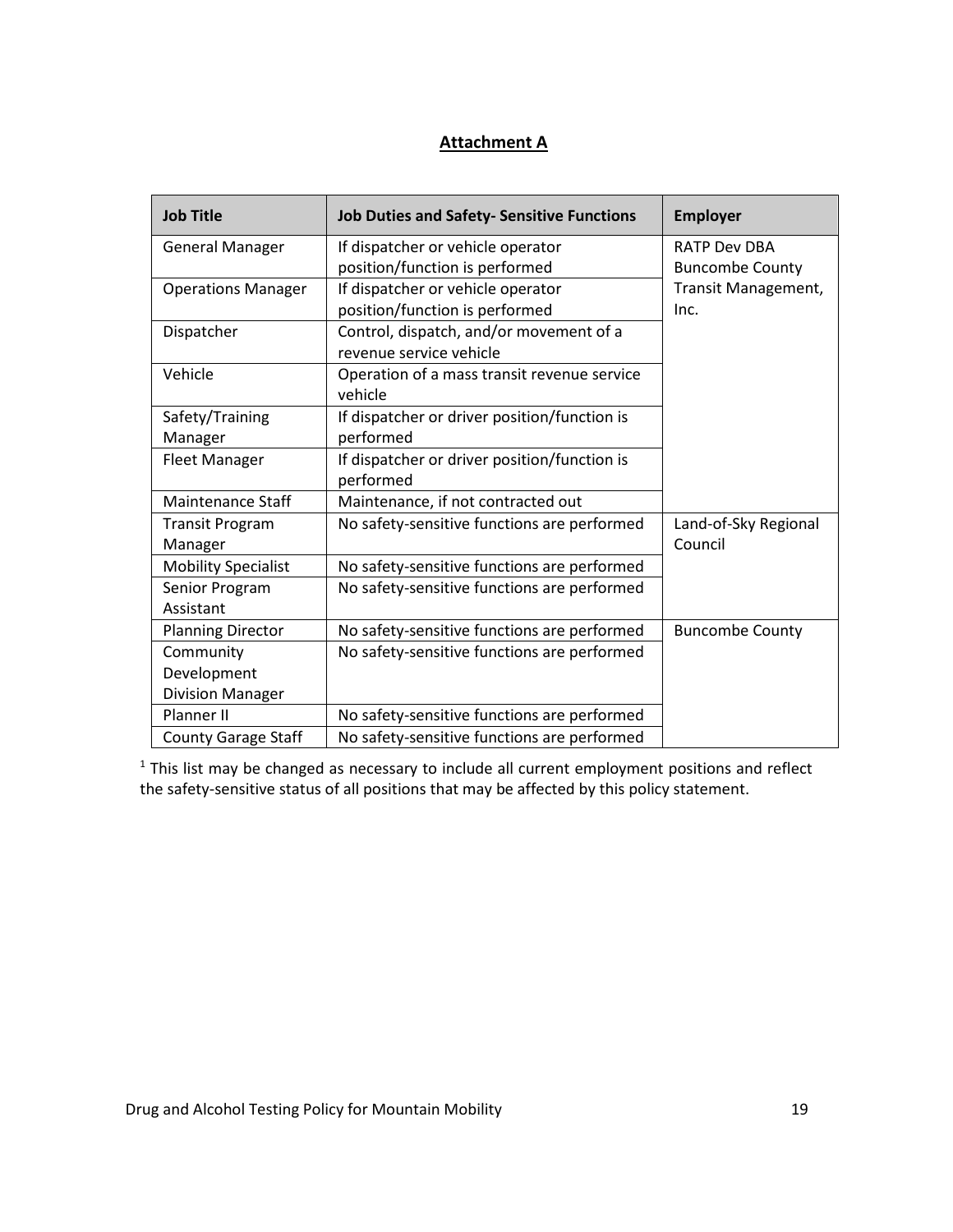#### **Attachment B**

Any questions regarding this policy or any other aspect of the substance abuse policy should be directed to the following individual(s).

Mountain Mobility Drug and Alcohol Program Manager

Name: Elaina Carter Title: General Manager, Mountain Mobility Address: 2000 Riverside Drive, Suite 17, Asheville, NC 28804 Telephone Number: 828.250.6750

Medical Review Officer Name: Charlton Owensby, M.C. Title: Certified Medical Review Officer Address: Caromont Occupational Medicine, 3700 Moorland Dr., Charlotte, NC 28226 Telephone Number: 704.834.2000

Substance Abuse Professional #1 Name: Cynthia S. Buff, Ph.D. Title: Substance Abuse Professional Address: 107 Brevard Rd., Asheville, NC 28806 Telephone Number: 828.253.0778

Substance Abuse Professional #2 Name: Andrea Morris Title: Substance Abuse Professional Address: 190 Broadway Street, Suite 204, Asheville, NC 28806 Telephone Number: 828.785.4285

HHS Certified Laboratory Primary Specimen Name: Alere Toxicology Services Address: 450 Southlake Blvd., Richmond, VA, 23236 Telephone Number: 804.378.9130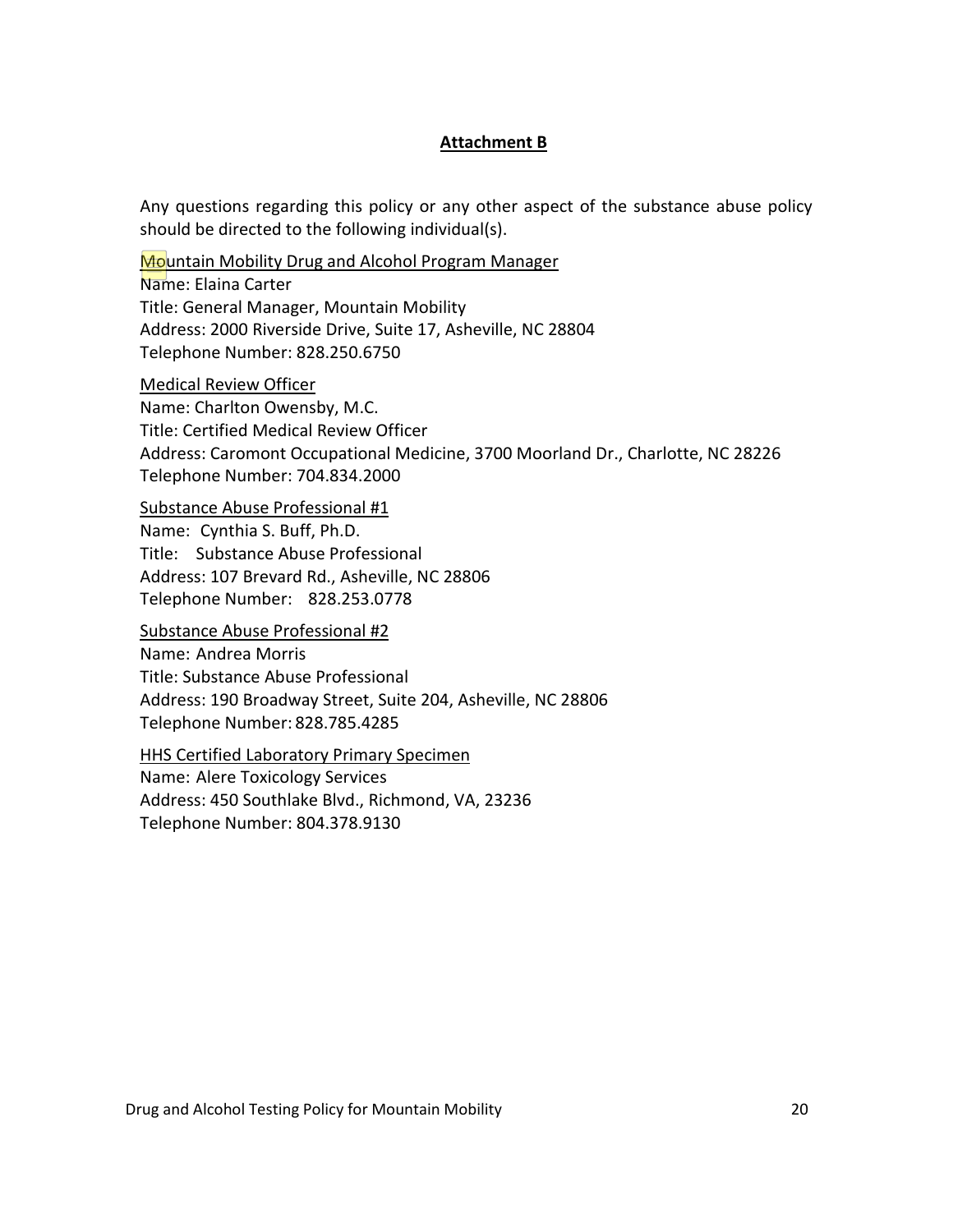#### **Attachment C**

Attachment C defined terms in *italics and bold* appear in the Mountain Mobility Drug and Alcohol Policy or elsewhere within Attachment C. Attachment C defined terms in *italics only* do not appear in the Mountain Mobility Drug and Alcohol Policy and are provided for reference, clarification, and information.

*Accident*: An occurrence associated with the operation of a vehicle even when not in revenue service, if as a result:

- a. An individual dies;
- b. An individual suffers a bodily injury and immediately receives medical treatment away from the scene of the accident; or,
- c. One or more *vehicles* incur *disabling damage* as the result of the occurrence and is transported away from the scene by a tow truck or other *vehicle*. For purposes of this definition, *disabling damage* means damage which precludes departure of any *vehicle* from the scene of the occurrence in its usual manner in daylight after simple repairs. *Disabling damage* includes damage to *vehicles* that could have been operated but would have been further damaged if so operated, but does not include damage which can be remedied temporarily at the scene of the occurrence without special tools or parts, tire disablement without other damage even if no spare tire is available, or damage to headlights, taillights, turn signals, horn, or windshield wipers that makes them inoperative.

*Adulterated Specimen*: A specimen that has been altered, as evidence by test results showing either a substance that is not a normal constituent for that type of specimen or showing an abnormal concentration of an endogenous substance.

*Alcohol*: The intoxicating agent in beverage alcohol, ethyl alcohol, or other low molecular weight alcohols contained in any beverage, mixture, mouthwash, candy, food, preparation or medication.

*Alcohol Concentration:* Expressed in terms of grams of alcohol per 210 liters of breath as indicated by a breath test under 49 CFR Part 40.

*Aliquot:* A fractional part of a specimen used for testing, It is taken as a sample representing the whole specimen.

*Canceled Test*: A drug or *alcohol* test that has a problem identified that cannot be or has not been corrected, or which is cancelled. A canceled test is neither positive nor negative.

*Confirmatory Drug Test:* A second analytical procedure performed on a different aliquot of the original specimen to identify and quantify the presence of a specific drug or metabolite.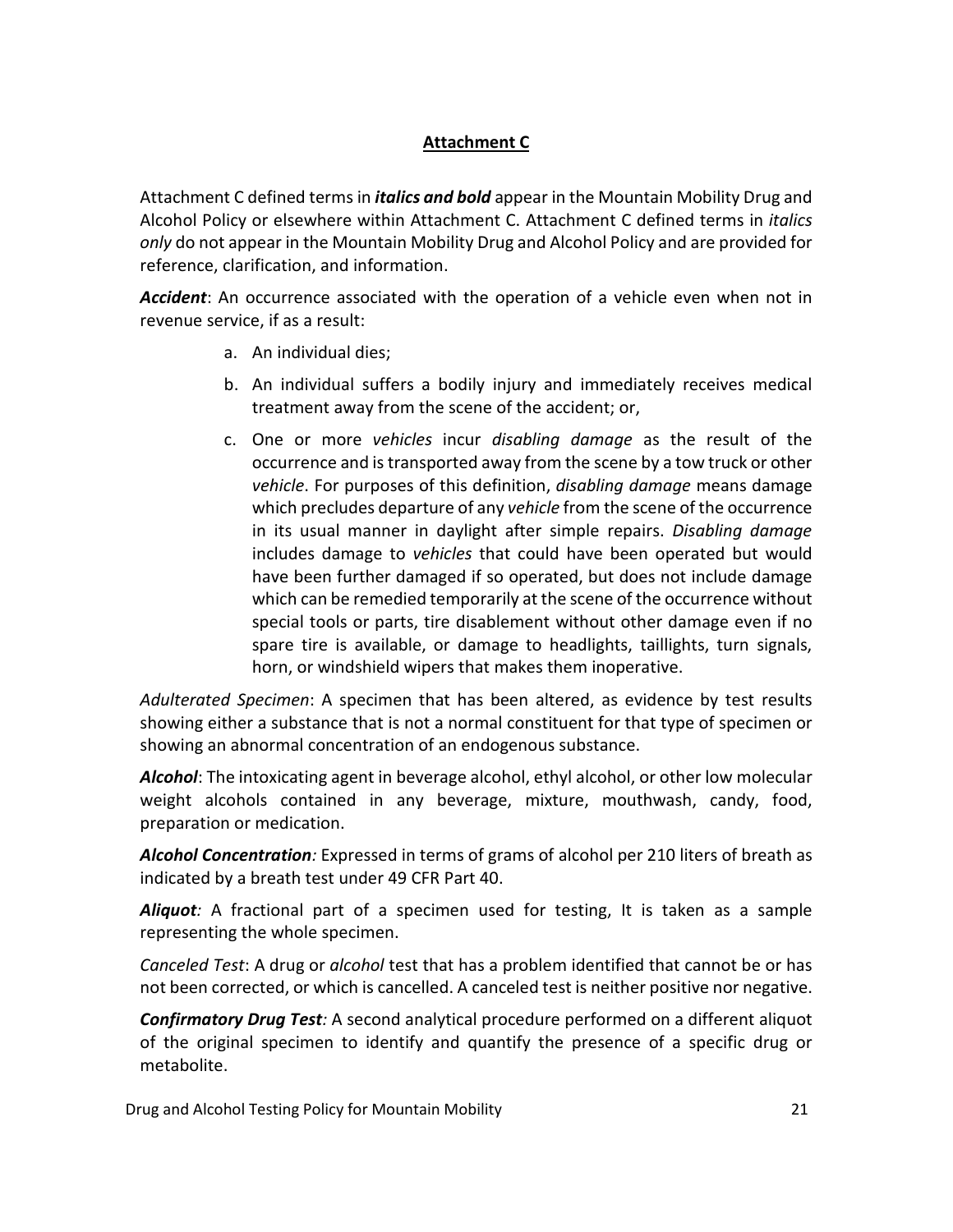*Confirmatory Validity Test:* A second test performed on a different *aliquot* of the original urine specimen to further support a validity test result.

*Covered Employee (Under FTA Authority):* An employee who performs a safety-sensitive function including an applicant or transferee who is being considered for hire into a safety-sensitive function (See Attachment A for a list of covered employees).

*Designated Employer Representative (DER):* An employee authorized by the employer to take immediate action to remove employees from safety-sensitive duties and to make required decisions in testing. The DER also receives test results and other communications for the employer, consistent with the requirements of 49 CFR Parts 40 and 655.

*DOT, The Department, DOT Agency:* These terms encompass all DOT agencies, including, but not limited to, the Federal Aviation Administration (FAA), the Federal Railroad Administration (FRA), the Federal Motor Carrier Safety Administration (FMCSA), the Federal Transit Administration (FTA), the National Highway Traffic Safety Administration (NHTSA), the Pipeline and Hazardous Materials Safety Administration (PHMSA), and the Office of the Secretary (OST). For purposes of 49 CFR Part 40, the United States Coast Guard (USCG), in the Department of Homeland Security, is considered to be a *DOT agency* for drug testing purposes. These terms include any designee of a *DOT agency*.

*Dilute Specimen:* A urine specimen with creatinine and specific gravity values that are lower than expected for human urine.

*Disabling Damage:* Damage which precludes departure of any *vehicle* from the scene of the occurrence in its usual manner in daylight after simple repairs. Disabling damage includes damage to *vehicles* that could have been operated but would have been further damaged if so operated, but does not include damage which can be remedied temporarily at the scene of the occurrence without special tools or parts, tire disablement without other damage even if no spare tire is available, or damage to headlights, taillights, turn signals, horn, or windshield wipers that makes them inoperative.

*Evidentiary Breath Testing Device (EBT):* A device approved by the NHTSA for the evidential testing of breath at the 0.02 and the 0.04 *alcohol concentrations*, and appears on ODAPC's Web page for "Approved Evidential Breath Measurement Devices" because it conforms with the model specifications available from NHTSA.

*Initial Drug Test: (Screening Drug Test)* The test used to differentiate a negative specimen from one that requires further testing for drugs or drug metabolites.

*Initial Specimen Validity Test:* The first test used to determine if a urine specimen is adulterated, diluted, substituted, or invalid

*Invalid Result:* The result reported by an HHS-certified *laboratory* in accordance with the criteria established by the HHS Mandatory Guidelines when a positive, negative, adulterated, or substituted result cannot be established for a specific drug or specimen validity test.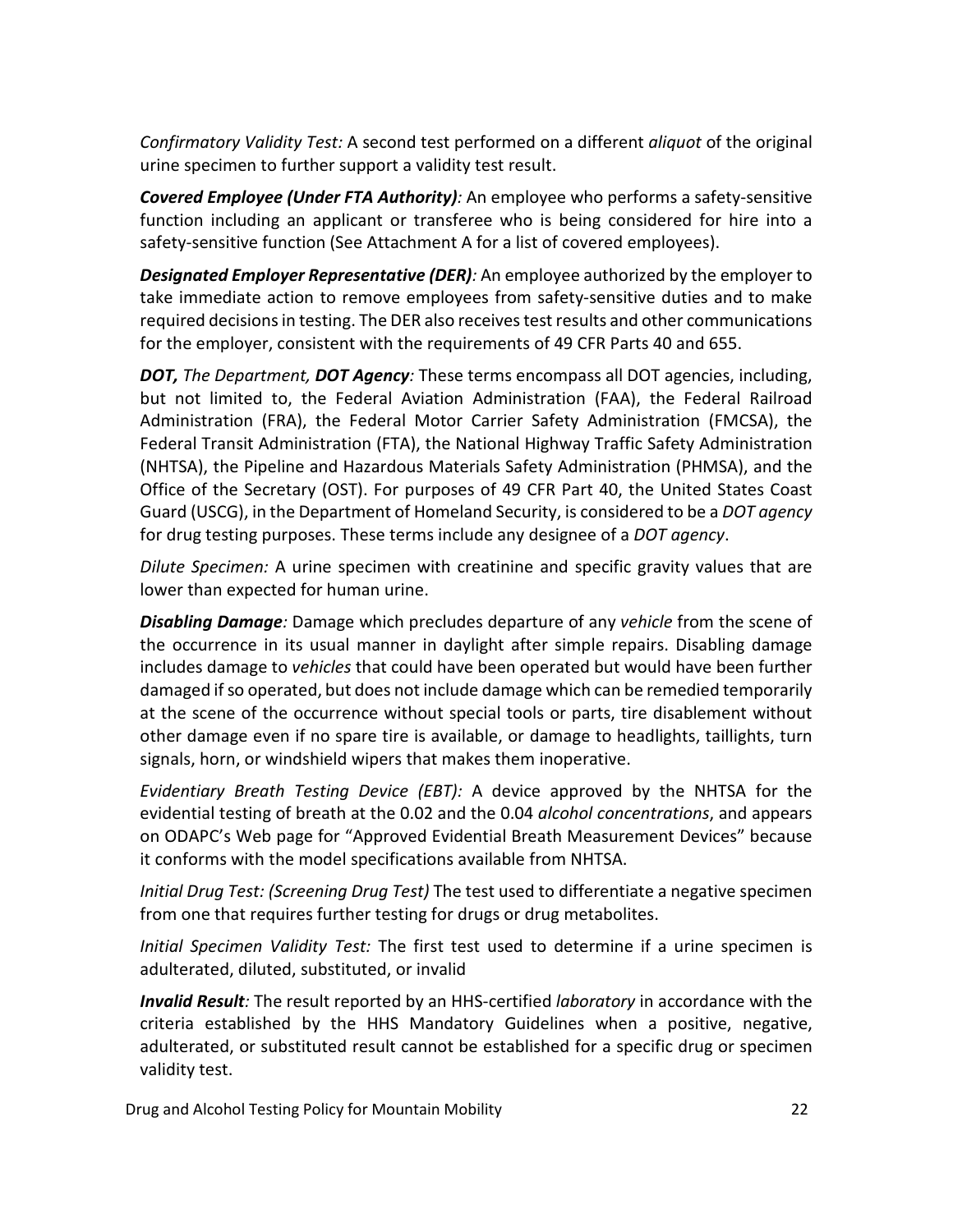Laboratory: Any U.S. laboratory certified by HHS under the National Laboratory Certification program as meeting standards of Subpart C of the HHS Mandatory Guidelines for Federal Workplace Drug Testing Programs; or, in the case of foreign laboratories, a laboratory approved for participation by *DOT* under this part.

*Limit of Detection (LOD):* The lowest concentration at which a measurand can be identified, but (for quantitative assays) the concentration cannot be accurately calculated.

*Limit of Quantitation:* For quantitative assays, the lowest concentration at which the identity and concentration of the measurand can be accurately established.

*Medical Review Officer (MRO):* A licensed physician (medical doctor or doctor of osteopathy) responsible for receiving *laboratory* results generated by the drug testing program who has knowledge of substance abuse disorders, and has appropriate medical training to interpret and evaluate an individual's confirmed positive test result, together with his/her medical history, and any other relevant bio-medical information.

*Negative Dilute:* A drug test result which is negative for the five drug/drug metabolites but has creatinine and specific gravity values that are lower than expected for human urine.

*Negative Result:* The result reported by an HHS-certified *laboratory* to an MRO when a specimen contains no drug or the concentration of the drug is less than the cutoff concentration for the drug or drug class and the specimen is a valid specimen. An *alcohol concentration* of less than 0.02 BAC is a negative test result.

*Non-negative Test Result:* A urine specimen that is reported as adulterated, substituted, invalid, or positive for drug/drug metabolites.

*Oxidizing Adulterant:* A substance that acts alone or in combination with other substances to oxidize drugs or drug metabolites to prevent the detection of the drug or metabolites, or affects the reagents in either the initial or *confirmatory drug test*.

*Performing (a Safety-sensitive Function):* A *covered employee* is considered to be performing a safety-sensitive function and includes any period in which he or she is actually performing, ready to perform, or immediately available to perform such functions.

*Positive Result:* The result reported by an HHS- Certified *laboratory* when a specimen contains a drug or drug metabolite equal or greater to the cutoff concentrations.

*Prohibited Drug:* Identified as marijuana, cocaine, opioids, amphetamines, or phencyclidine as specified in 49 CFR Part 40, as amended.

*Reconfirmed:* The result reported for a split specimen when the second *laboratory* is able to corroborate the original result reported for the primary specimen.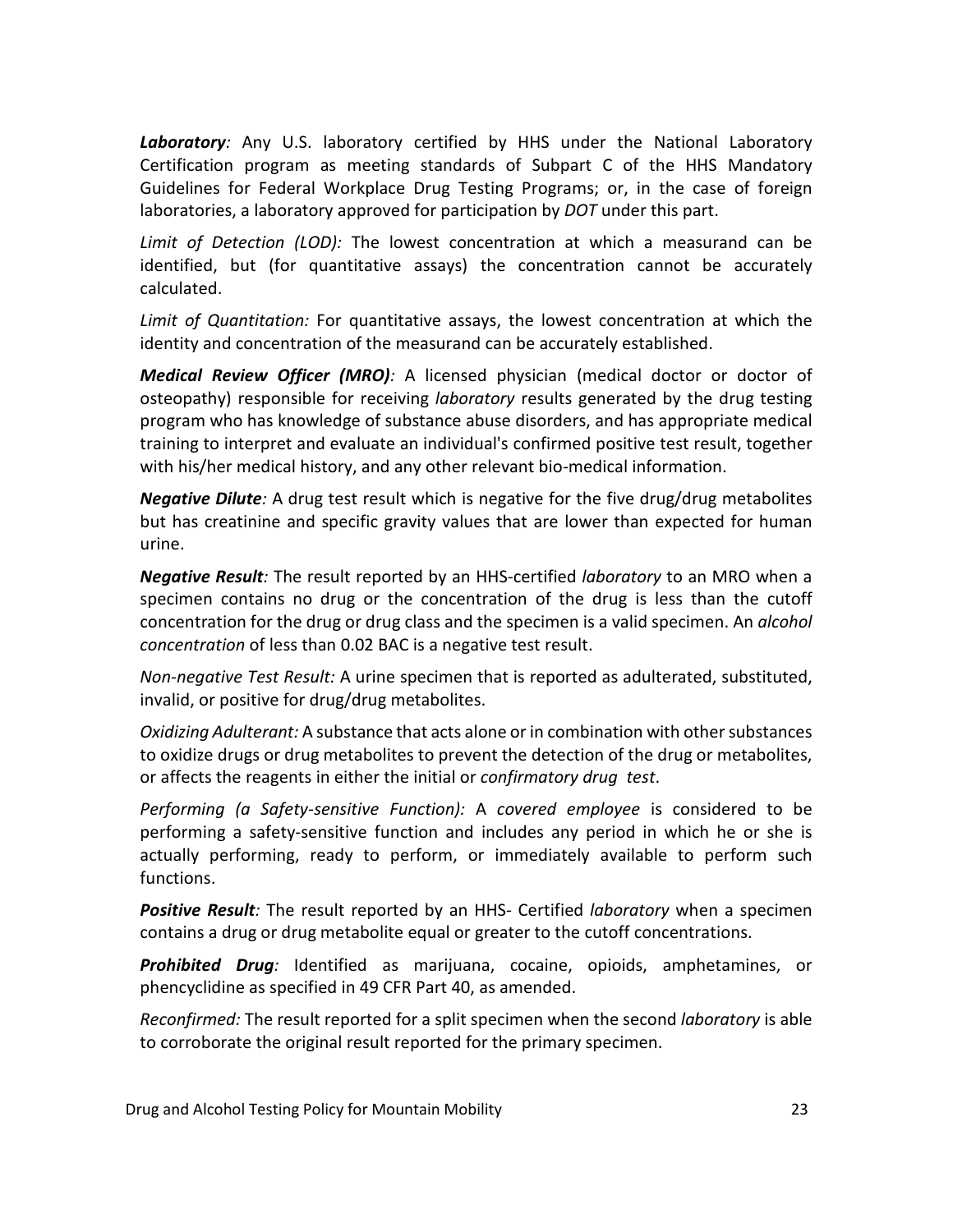*Rejected for Testing:* The result reported by an HHS- Certified *laboratory* when no tests are performed for specimen because of a fatal flaw or a correctable flaw that has not been corrected.

*Revenue Service Vehicles:* All transit *vehicles* that are used for passenger transportation service.

*Safety-sensitive Functions:* Employee duties identified as:

- (1) The operation of a transit *revenue service vehicle* even when the *vehicle* is not in revenue service.
- (2) The operation of a non-*revenue service vehicle* by an employee when the operation of such a *vehicle* requires the driver to hold a Commercial Drivers License (CDL).
- (3) Maintaining a *revenue service vehicle* or equipment used in revenue service.
- (4) Controlling the movement of a *revenue service vehicle* and
- (5) Carrying a firearm for security purposes.

*Split Specimen Collection:* A collection in which the urine collected is divided into two separate bottles, the primary specimen (Bottle A) and the split specimen (Bottle B).

*Substance Abuse Professional (SAP):* A licensed physician (medical doctor or doctor of osteopathy) or licensed or certified psychologist, social worker, employee assistance professional, state-licensed or certified marriage and family therapist, or drug and *alcohol* counselor (certified by an organization listed at https://www.transportation.gov/odapc/sap) with knowledge of and clinical experience in the diagnosis and treatment of drug and *alcohol* related disorders.

*Substituted Specimen:* A urine specimen with creatinine and specific gravity values that are so diminished or so divergent that they are not consistent with normal human urine.

*Test Refusal:* The following are considered a refusal to test if the employee:

- (1) Fail to appear for any test (except a pre-employment test) within a reasonable time, as determined by the employer.
- (2) Fail to remain at the testing site until the testing process is complete. An employee who leaves the testing site before the testing process commences for a preemployment test has not refused to test.
- (3) Fail to attempt to provide a breath or urine specimen. An employee who does not provide a urine or breath specimen because he or she has left the testing site before the testing process commenced for a pre-employment test has not refused to test.